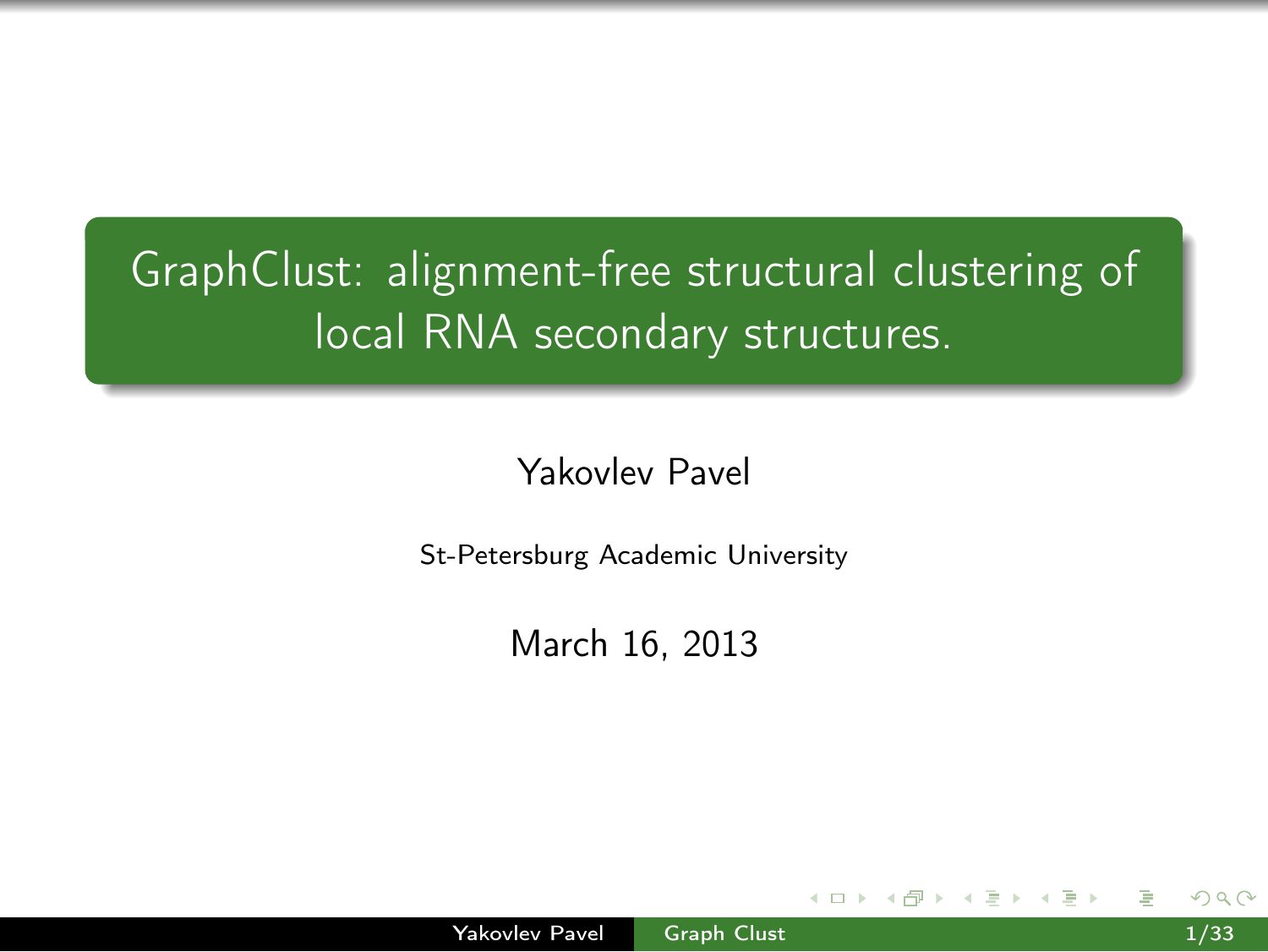# Abstract



Non-protein coding RNAs (ncRNAs) have moved to a key research in molecular biology, fundamentally challenging established paradigms and rapidly transforming our perception of genome complexity. There is mounting evidence that the eukaryotic genome is pervasively transcribed and that ncRNAs function at various levels regulating gene expression and cell biology.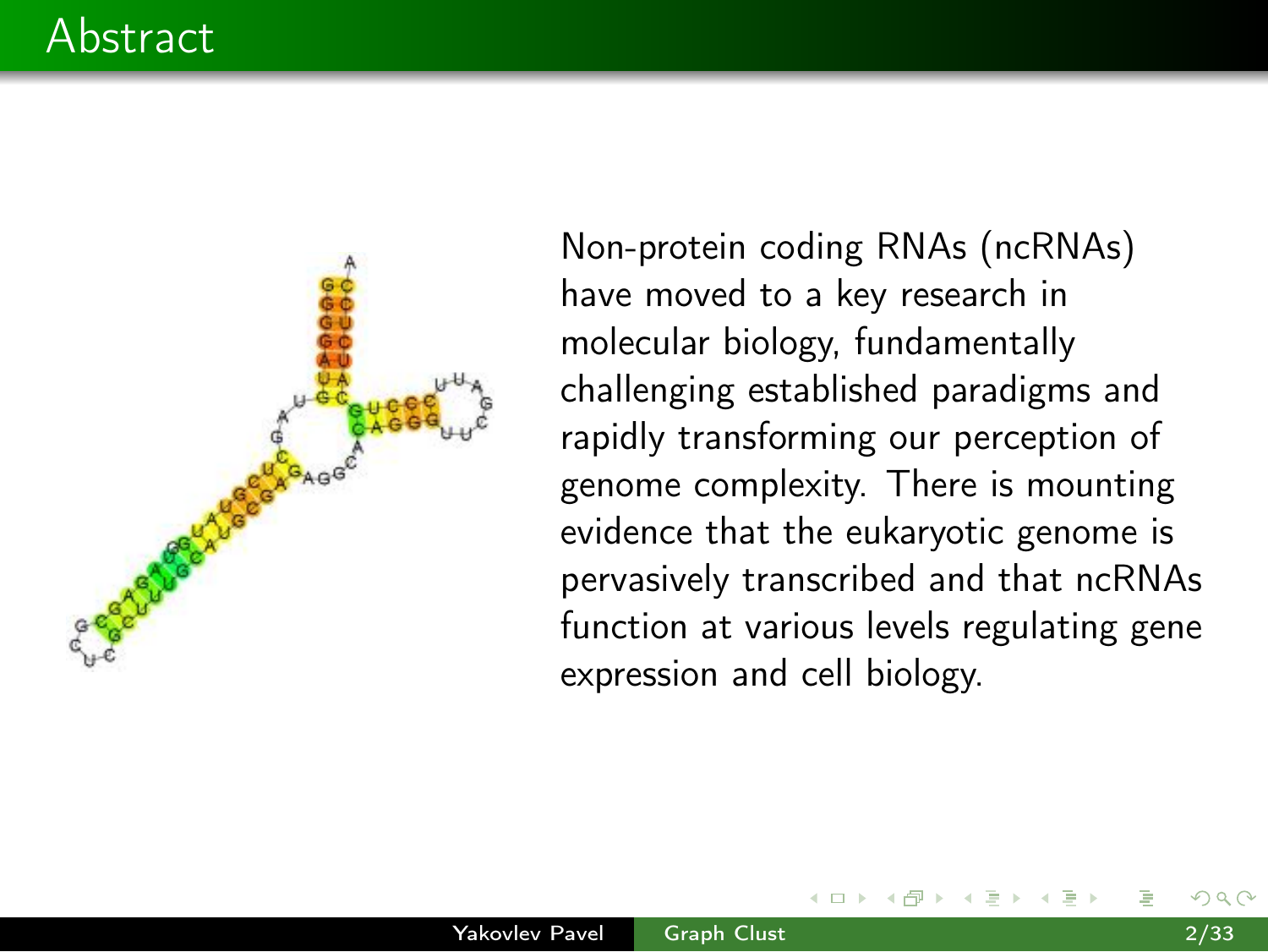Clustering algorithms are applied to store, compare and predict ncRNAs, because:

- in contrast to protein-coding genes, ncRNAs belong to a diverse array of classes with vastly different structures, functions, and evolutionary patterns
- ncRNAs can be divided into RNA families according to inherent functional, structural, or compositional similarities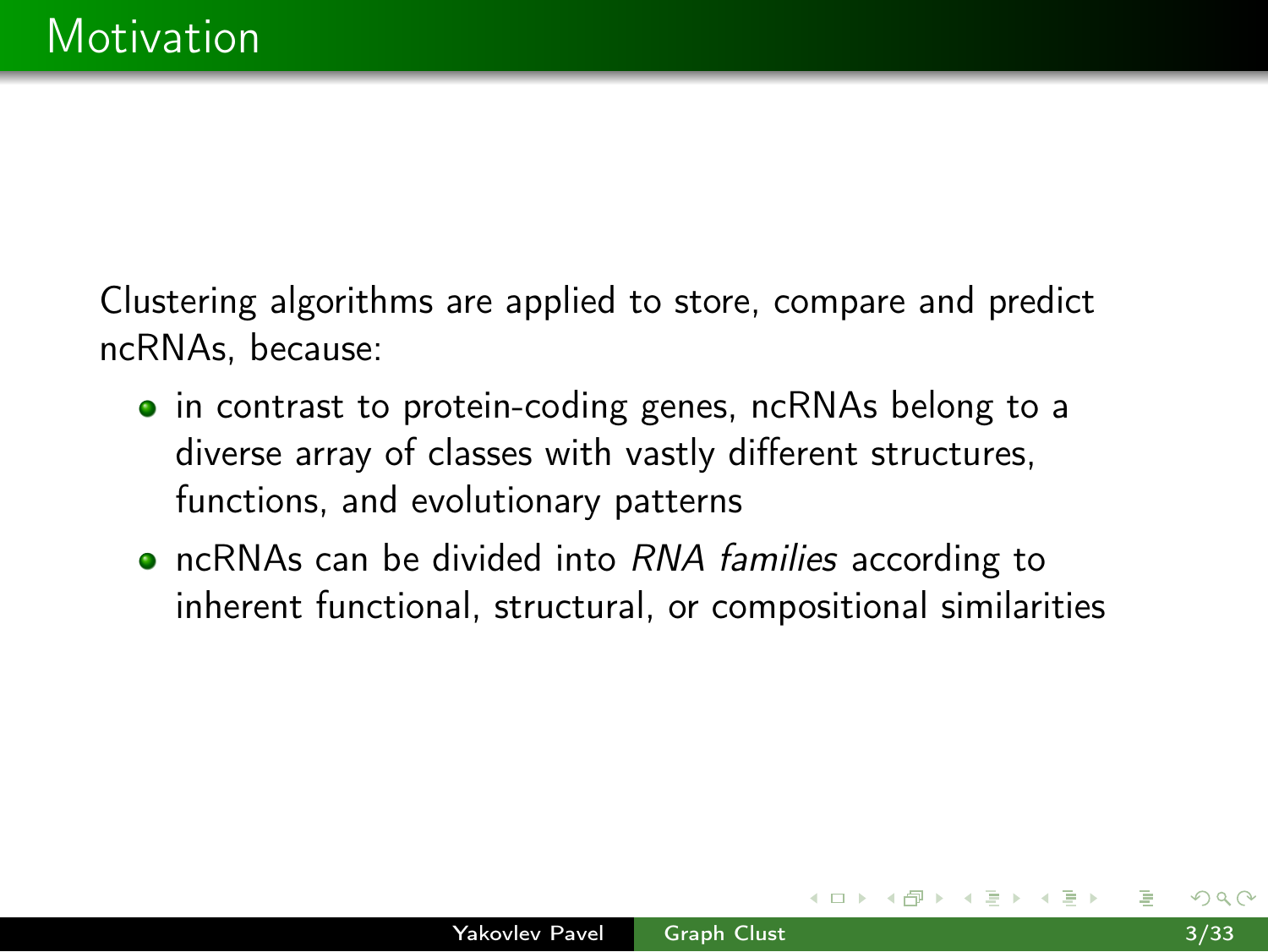#### Question:

So, what is the problem with «old» alignment-based algorithms?



A segurite pa canguine tell. *Konserth zz canonist 1200* Warehouse Adaptivelies Smacrophonogia maternalisticities Bookha Medanitic catalog RK M54-Monolog North chies reference to MAT (Northern Incubed betokendow? 499 A GRANDER TA CARNITIC DTO Penačowovat public M.2-Hornshop to Perventure of the Municipal St. Penadoscous peride like-Homelog is PERMITTEN WAS IN A DOMEST 1 Ревобовных литровка РАСОТОГ Panel encoura caraghera 1401 Incabase incretamento a CIMSPC Incalared banchundere \$185211 KNISAACLIKEEJINE **Chodon Crahler van molt 1710 district as Greeceric redde a veneries? 17100 Standing** Ananysham currente seu

|    |    |                     | WEC-UAUGORAM                     | <b>C-RAMAC</b>        | 30.07.7.00         |   | ISC-COUNCENC-E          | <b>BUDGAAG</b>     | 3-- SCUCUCU- 88          |       |
|----|----|---------------------|----------------------------------|-----------------------|--------------------|---|-------------------------|--------------------|--------------------------|-------|
|    |    | <b>SECTION</b>      | <b>MACHUAUGUAR A</b>             | $-736, 6516$          | 344440             | ÷ | BUC-COUACCAC-C          | SUPEAAC            | ees-concor-              | 88    |
|    |    |                     | SCORE MODELLABACA 0044           | $-0.006614$           | 0.00010            |   | Bac-coulauevc-t         | <b>GULTIAAG</b>    | 3-400.000-4              | 33    |
|    |    |                     | YAC HI KAC-CAHACAACA             | 110093-814            | 200000             |   | BSC-COUNCENC-L          | <b>SULVERAGE</b>   | 34400.000                | 89    |
|    |    |                     | <b>CONTRACTOR DE CATTACARDOR</b> | <b>COOKER</b>         | <b>SAAATTI</b>     |   | <b>HAR CORRUGAC-</b>    | SULCATG            | concord-                 | 68    |
|    |    | <b>SOCIAL BRACK</b> | <b>CATIACROOM</b>                | <b>GAAAG</b>          | <b>PLACK ATTOL</b> |   | THE COUNCING-           | <b>GULTOGAN JE</b> | 8-400.000-               | 1689  |
|    |    | podert abr-         | CAUACAACA                        | CAAAC                 | CAAAACD            |   | COR-CITAGREE            | <b>SULTONAIS</b>   | 013-COOCOOL              | 88    |
|    | Ε. | <b>BOOCH</b>        | <b>NOC-UNUACAACA</b>             | ಾಸಿಕೊ                 | <b>CAAATER</b>     |   | de-pettresAGC           | SUCCIONAL          | <b>NOR</b><br>conceptor. | 88    |
|    |    | <b>EACH</b>         | <b>BRE-MAUNCARCY</b>             | -unde                 | <b>BAAATCO</b>     | × | 30-cougacac             | <b>SUCCARG</b>     | łА<br>CONTRACT-          | 88    |
|    |    |                     | <b>INSCHENUMENTOSY</b>           | -trivide              | <b>BAAAGCL</b>     | × | 330-COUGACAC            | SULTANO            | COURTS                   | 90    |
|    |    | <b>POSCU</b>        | AGC-CAUACABGA                    | -Uccae                | <b>GAAAUCL</b>     |   | <b>BU-COUGACAC</b>      | <b>SUCCIDENT</b>   | <b>CONSTRUCTION</b>      | 90    |
|    |    | <b>CONTRACTOR</b>   | W3C-LAUACARGA                    | $-0.000$              | GAMAD              |   | <b>BO-COURACAC-</b>     | <b>SUCHAC</b>      | <b>COURSECRE</b>         | 90    |
|    |    | COM 1               | WAS SCALER CRAIGE                | $-10$ cm <sup>2</sup> | SAAAAF             |   | <b>BRILCORACAGO-</b>    | CURRENCI           | an a-marcada             | 88    |
|    |    | <b>COLOR</b>        | <b>AGC CARACASCA</b>             | 17.3384               | <b>GRANAL</b>      |   | em comagage-            | <b>BUILTAGE</b>    | CE3--COUCOU-             | 88    |
|    |    |                     | <b>CONCE AGO CATACANCA</b>       | <b>COULD</b>          | <b>CARAGE</b>      |   | cocause-                | 3USCA 6G           | 3--controle              | 88    |
|    |    | <b>ANGELES</b>      | <b>BAC-CAUSGAGE</b>              | 17,7,000              | <b>CASAGION</b>    |   | 130-OCURACAC-C          | 30132446           | ED-GOOD COLLARS          | $-85$ |
|    |    | <b>Short Card</b>   | <b>ADC-CAUACAACA</b>             | $-75555$              | <b>CARACCAR</b>    |   | 100100006660-5          | 30.324.46          | 2023-1233 220-11         | -30   |
|    |    |                     | SSC-CAUSCARDS                    | 2-36550               | <b>BAAGGCC</b>     |   | <b>BERNTAGUGAC-E</b>    | <b>GULCAAA</b>     | TUCSCOCK JU              | 69    |
| z. |    | 1977-198            | SAC-CAUSAAA_A                    | $-11.098$             | <b>SA A GGCC</b>   |   | <b>BILL-CORA DARC-1</b> | SIL Chair          | USSUSSCOU- - 68          |       |
|    |    |                     | <b>INSUAU AUACAACA</b>           | $-$ uauud             | <b>SAAAAC</b>      |   | <b>BSU-C.-AUARCE</b>    | SIL CARD           | FB3--COOK-CC- 89         |       |
|    |    |                     | $-20.5$                          |                       | $40 - 10$          |   | 50 Service County       |                    | 70. 80. 90.              |       |
|    |    |                     |                                  |                       |                    |   |                         |                    |                          |       |
|    |    |                     |                                  |                       |                    |   |                         |                    |                          |       |
|    |    |                     |                                  |                       |                    |   |                         |                    |                          |       |

. . . . . . . . .

イロト イ母ト イヨト イヨト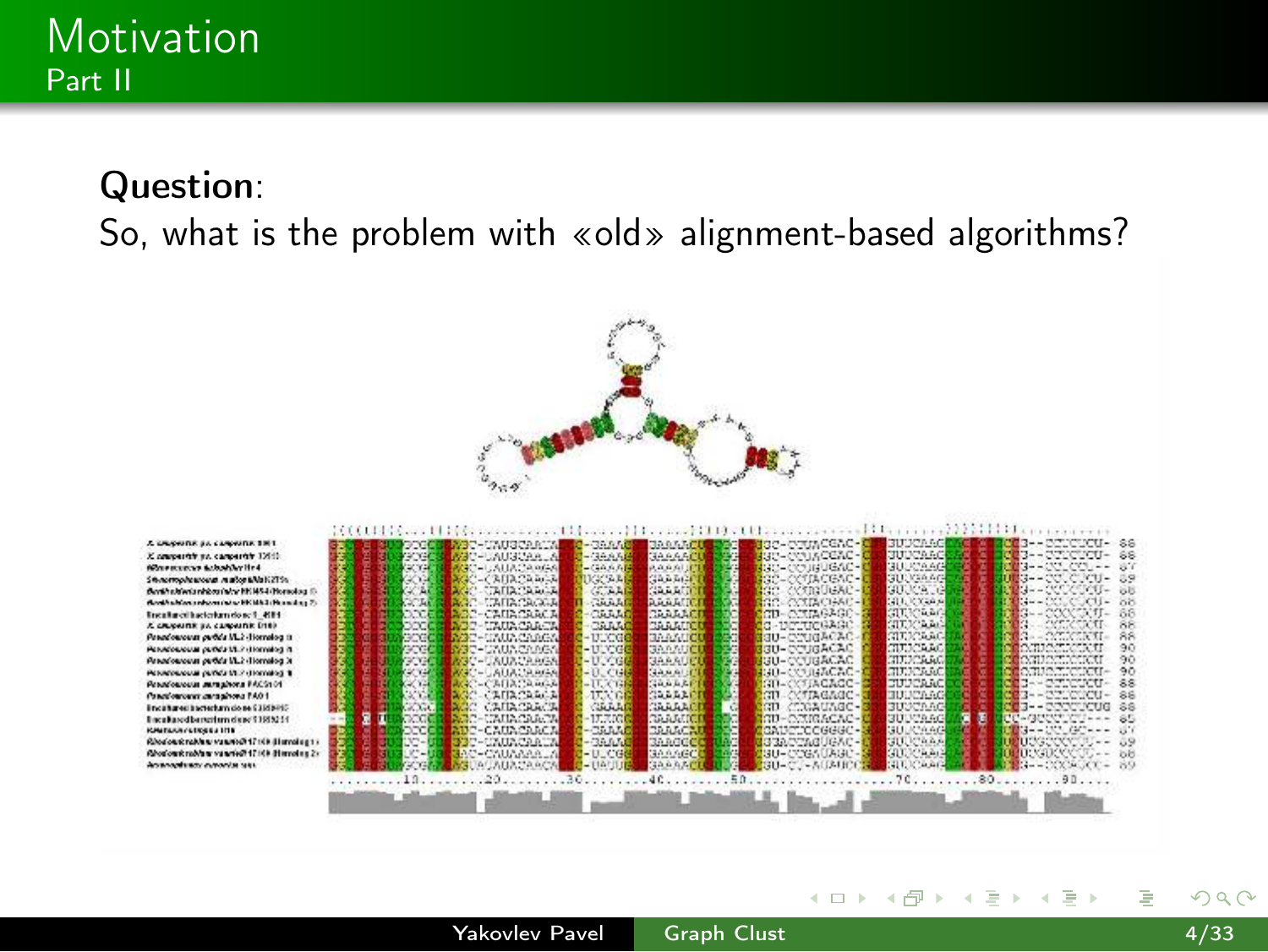### Motivation Part II

#### Answer:

They are awfull and do not work.

Why?

- Multiple Sequence Alignment (MSA) is an NP-complete problem.
- Approximation algorithms have very high computational complexity too (dynamic programming):
	- Sankoff Algorithm (1985)  $O(n^4)$
	- Carrillo-Lipman Algorithm (1989)
- Thus, the tools, based on these algorithms, are limited to relatively small datasets.
	- LocARNA (2007)
	- FoldAlign (2007)

→ 何 ▶ → 臣 ▶ :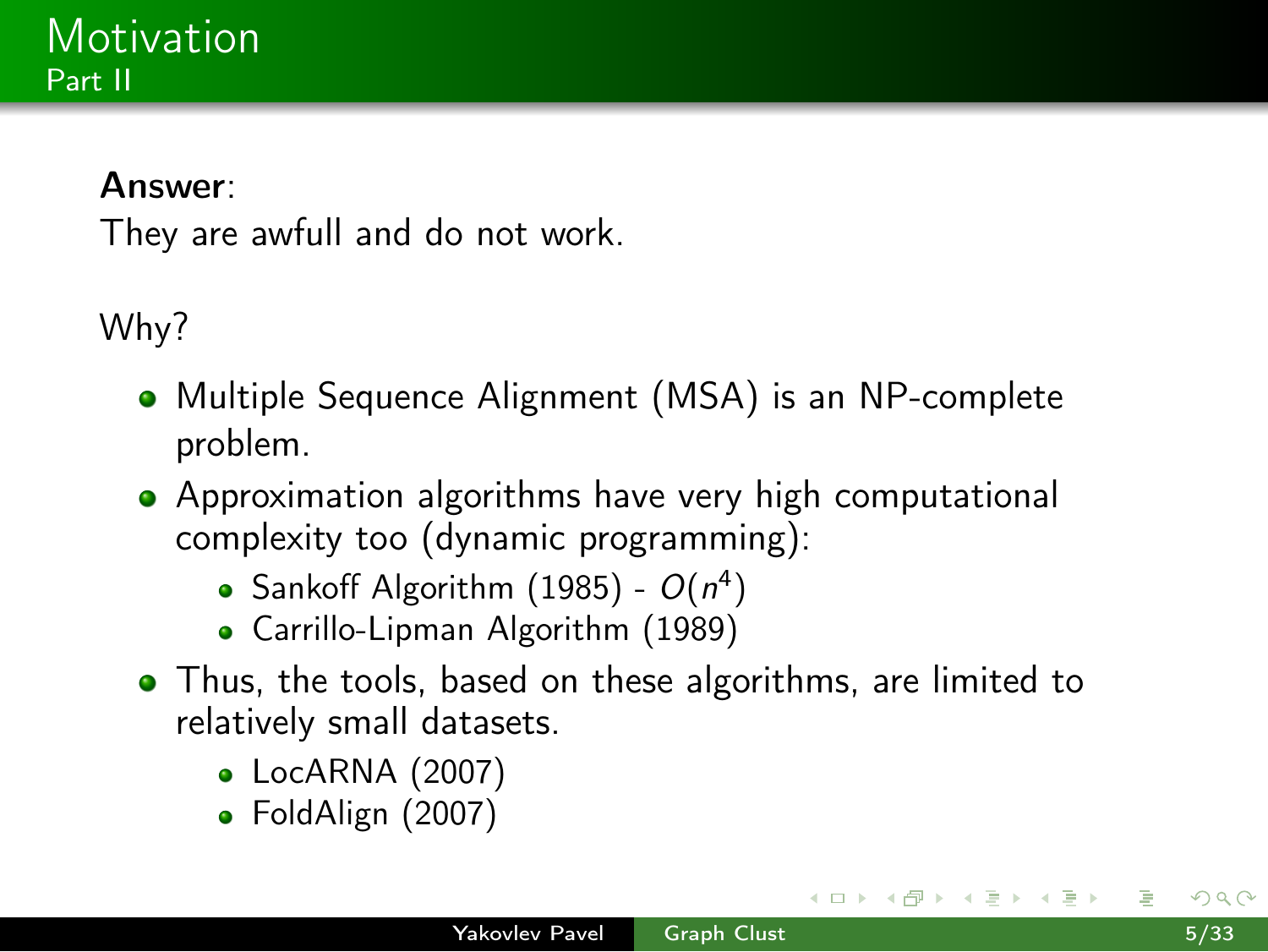Gorodkin: 'Even using substantially more sophisticated techniques, genome-scale ncRNA analyses often consume tens to hundreds of computer years. These high computational costs are one reason why ncRNA gene finding is still in its infancy.<sup>1</sup>

 $1$ Gorodkin, J. et al. (2010) De novo prediction of structured RNAs from genomic sequences. Trends Biotechnol, 28, 9–19. つくい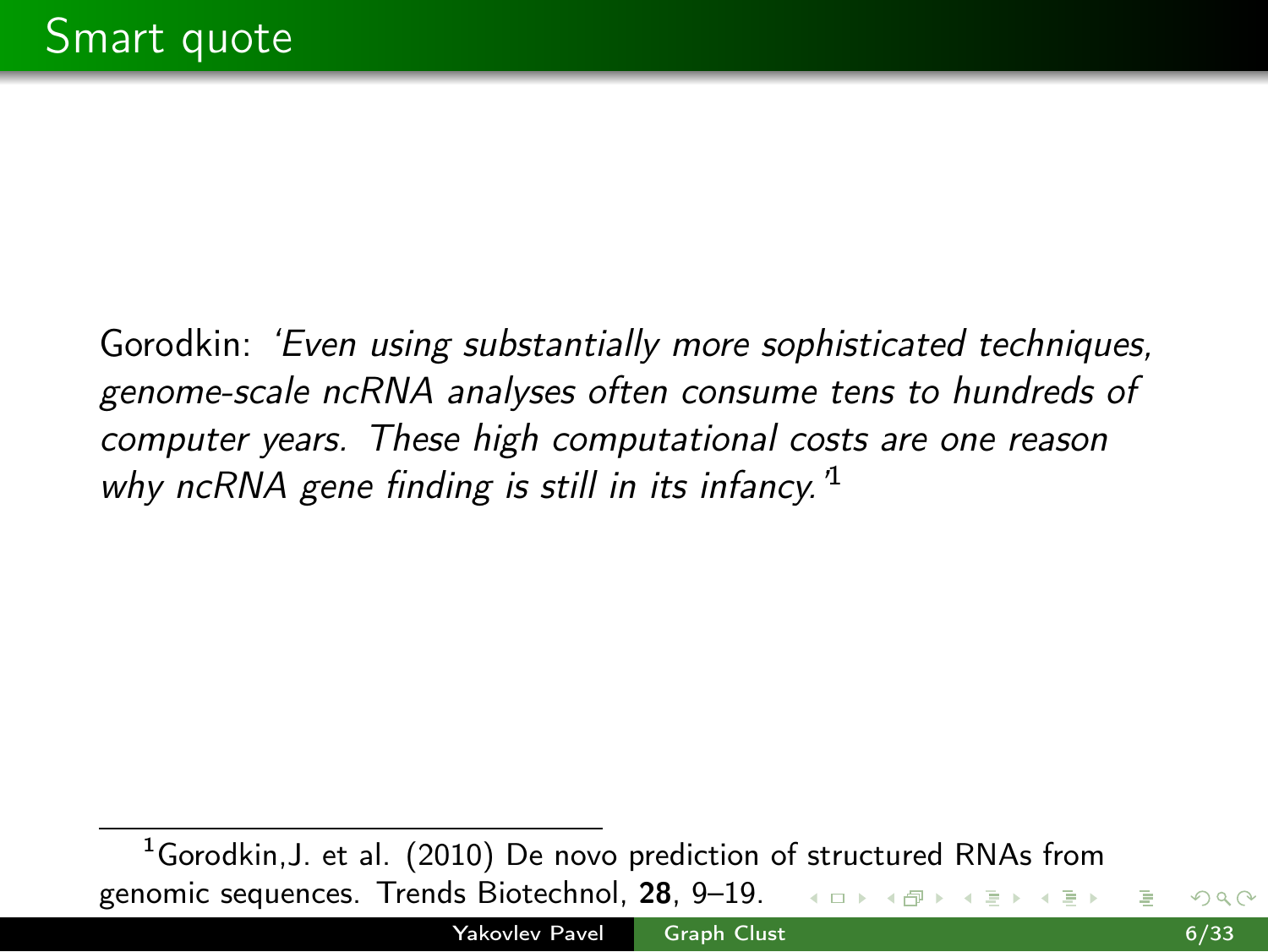# **Solutions**

#### Postulate:

ncRNAs can be also grouped by *RNA classes* whose members, in contrast with RNA families, have no discernible homology at the sequence level, but still share common structural and functional properties.

Two main classes of clustering approaches:

- **1** Class uses simplifications in the representation of structures.
	- heavily depend on the correctness of the structures
	- computational prediction of secondary structures are known to be error prone
- **2** Class uses sequence information as prior knowledge to speed up the computation.
	- sequences are first clustered by sequence-alignment
	- family assignments of structured RNAs obtained from sequence alignments at pairwise sequence identities below 60% are often wrong  $\left\{ \begin{array}{ccc} \square & \rightarrow & \left\{ \bigoplus \right\} & \leftarrow & \left\{ \begin{array}{ccc} \square & \rightarrow & \leftarrow & \square \end{array} \right\} \end{array} \right.$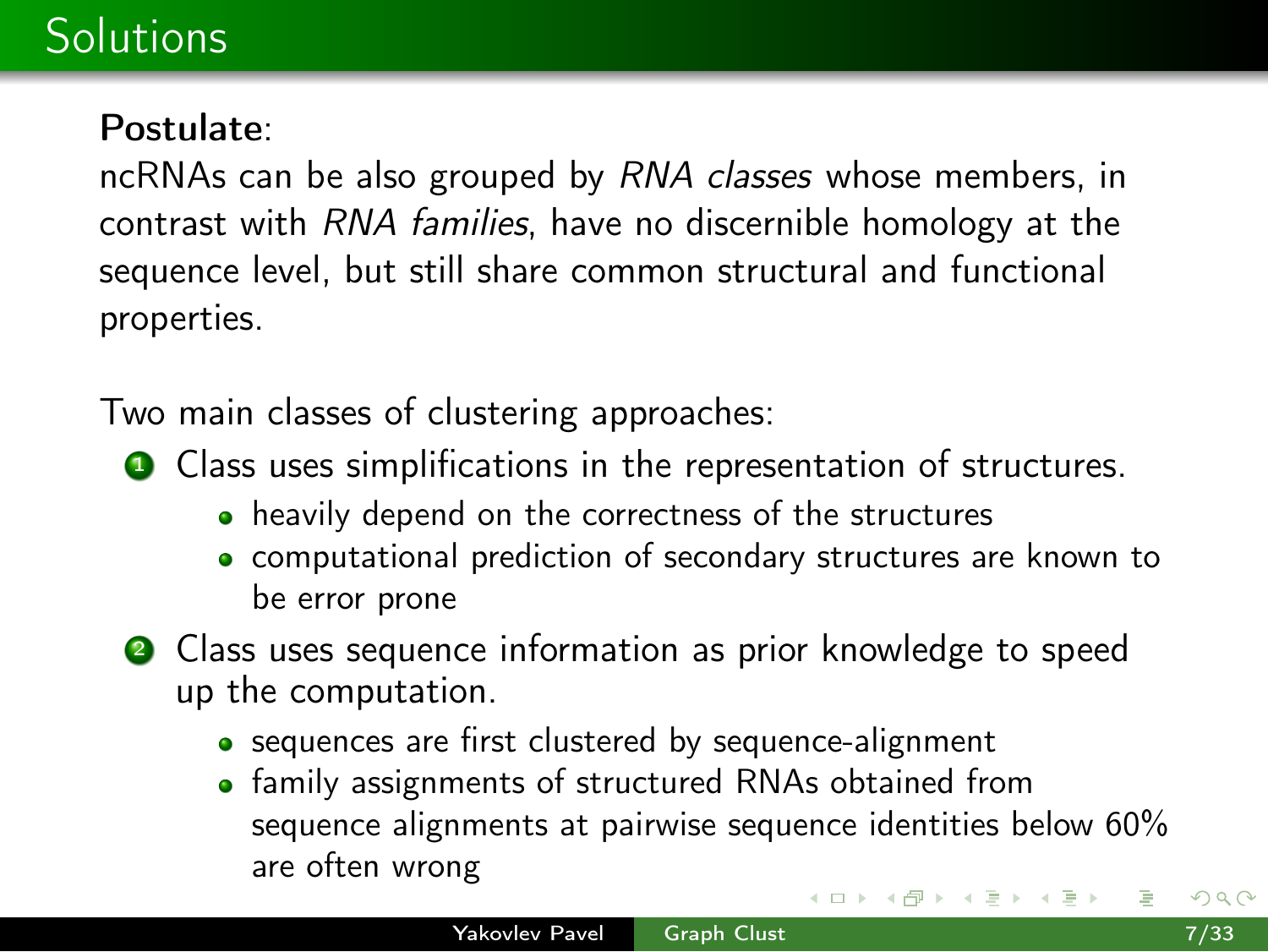### GraphClust (University of Freiburg, Germany):

- comparing and clustering RNAs according to both sequences and structures
- alignment-free
- **o** linear-time
- scales to datasets of hundreds of thousands of sequences
- extended fast graph kernel technique designed for chemoinformatics
- **•** ready-to-use pipeline, that is available on request for free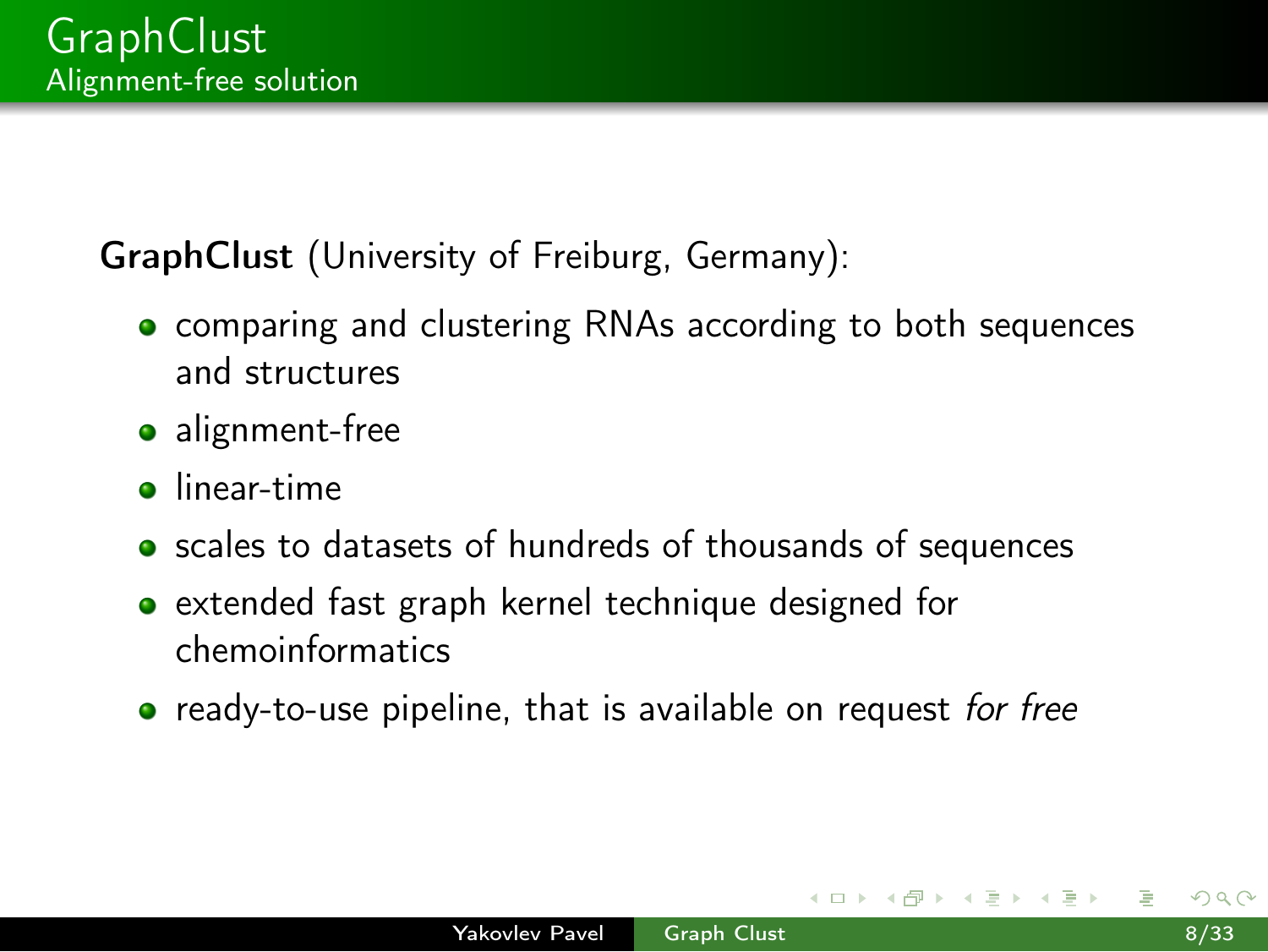Approach pipeline:

- **1** Try a small number of probable, but sufficiently different, structures for each RNA sequence.
- **2** Encode each structure as a labeled graph preserving all information about the nucleotide type and the bond type sequence's structure is represented as a graph with several disconnected components.
- **3** Compute the similarity between the representative graphs using a [chemoinformatics] graph kernel.
- <sup>4</sup> Evaluate each neighborhood and select as candidate clusters those that contain very similar elements.
- **•** Dataset scanning: associating missing sequences to clusters and removing them from set.
- **6** Reiterating the procedure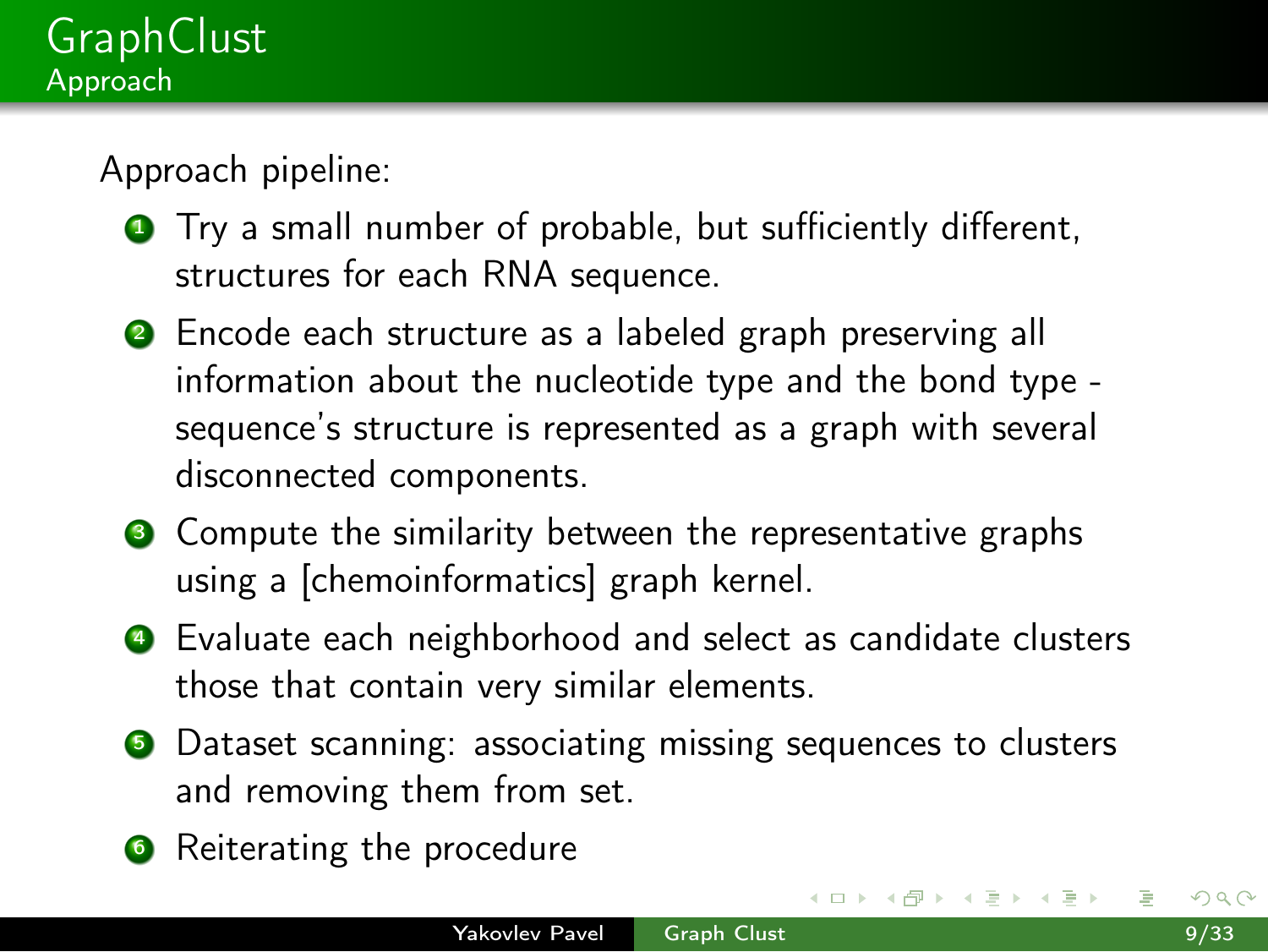Obscure:

- How structures are encoded as graphs?
- How to compare graphs or graph substructures?
- Why we have not quadratic number of comparisons of graphs?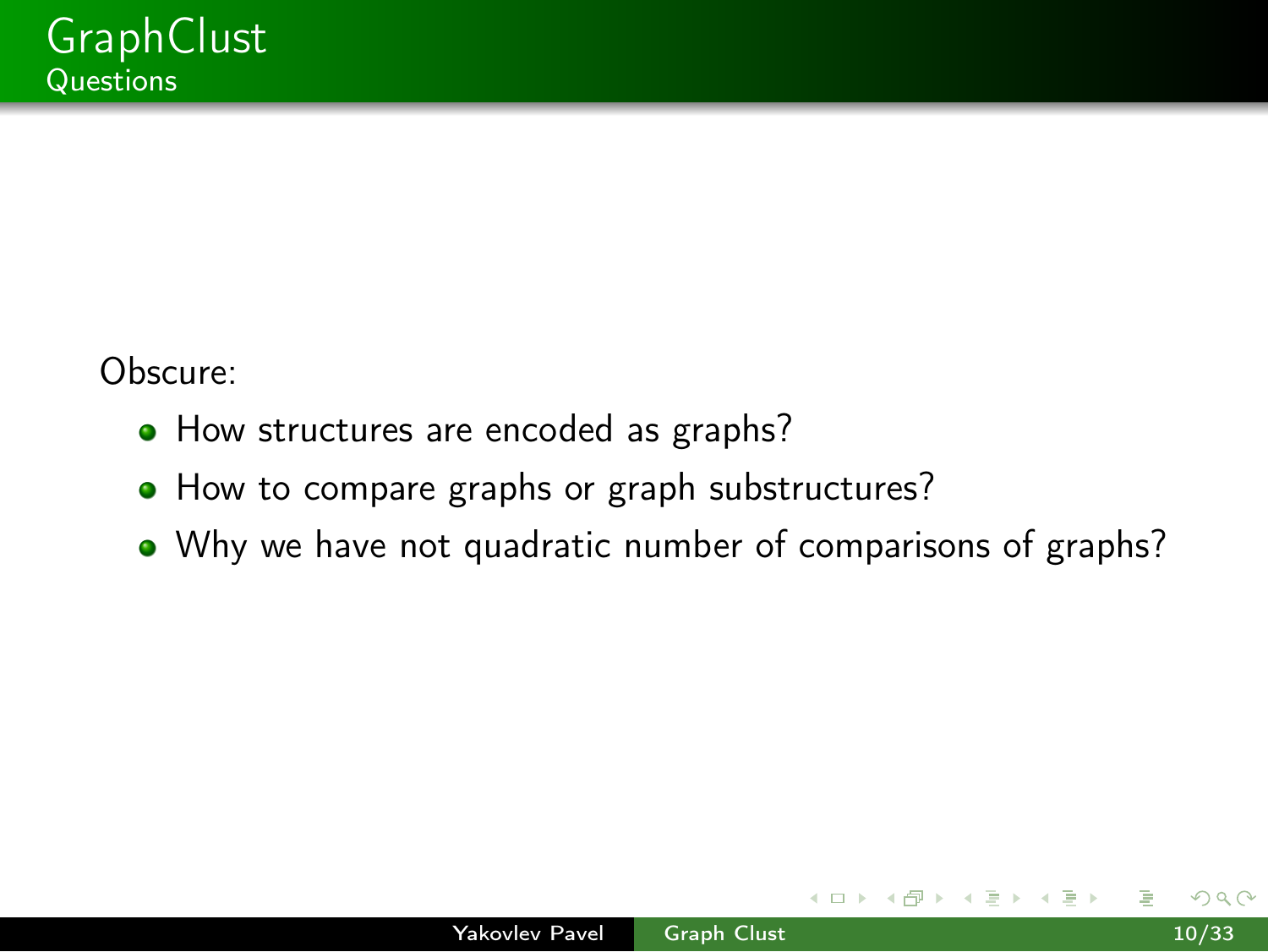Minimum free energy-based secondary structure prediction has been shown to be error prone (Gardner et al., 2005). So, we want to use representation of the entrie ensemble of low-energy conformations.

Problem: Resorting to a complete enumeration of near-optimal structures would yield a tremendously large number of structures. Solution: We opt for abstract shape analysis methods.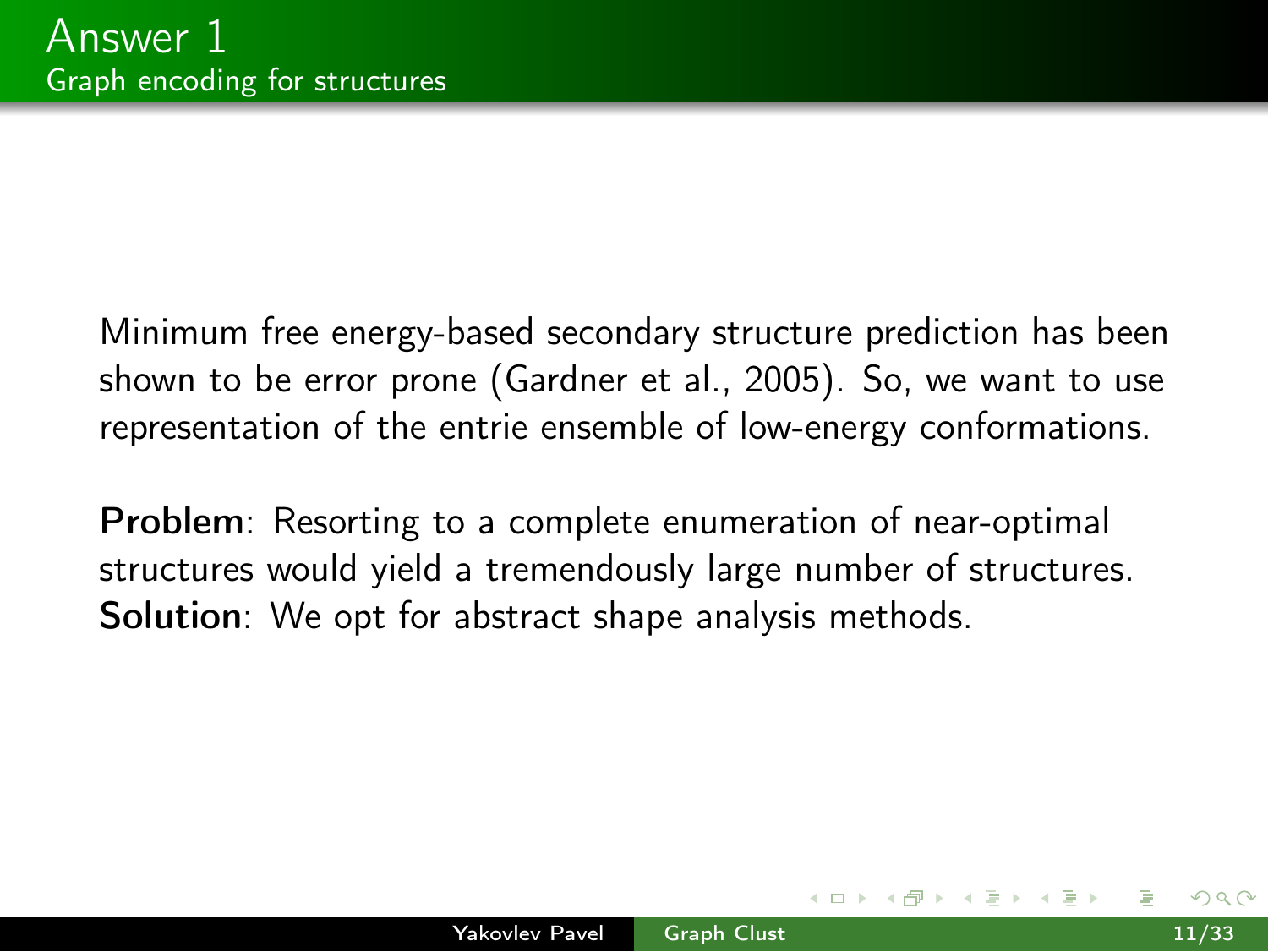



We consider subsequences of our ncRNA sequence, as overlapping windows. Procedure depends on two parameters: W - window sizes (30 and 150 nt in tests) O - overlap parameter for window start positions

Than we take the set l most representative structures of each subsequence and encode them as disconnected components.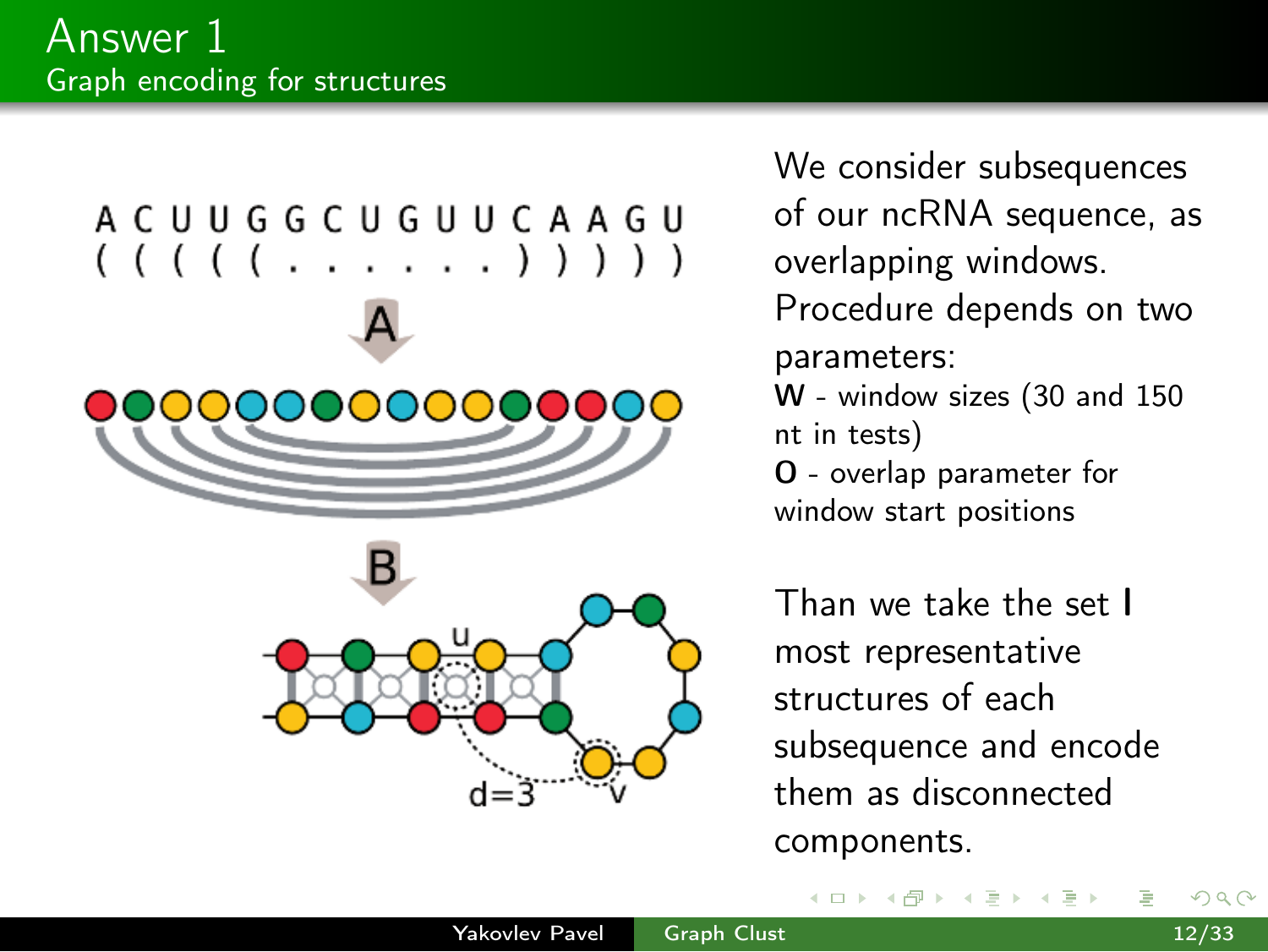But how to compare these graphs?

Graph similarity is the central problem for all learning tasks such as clustering and classification on graphs. Subgraphs polymorphism is NP-complete problem.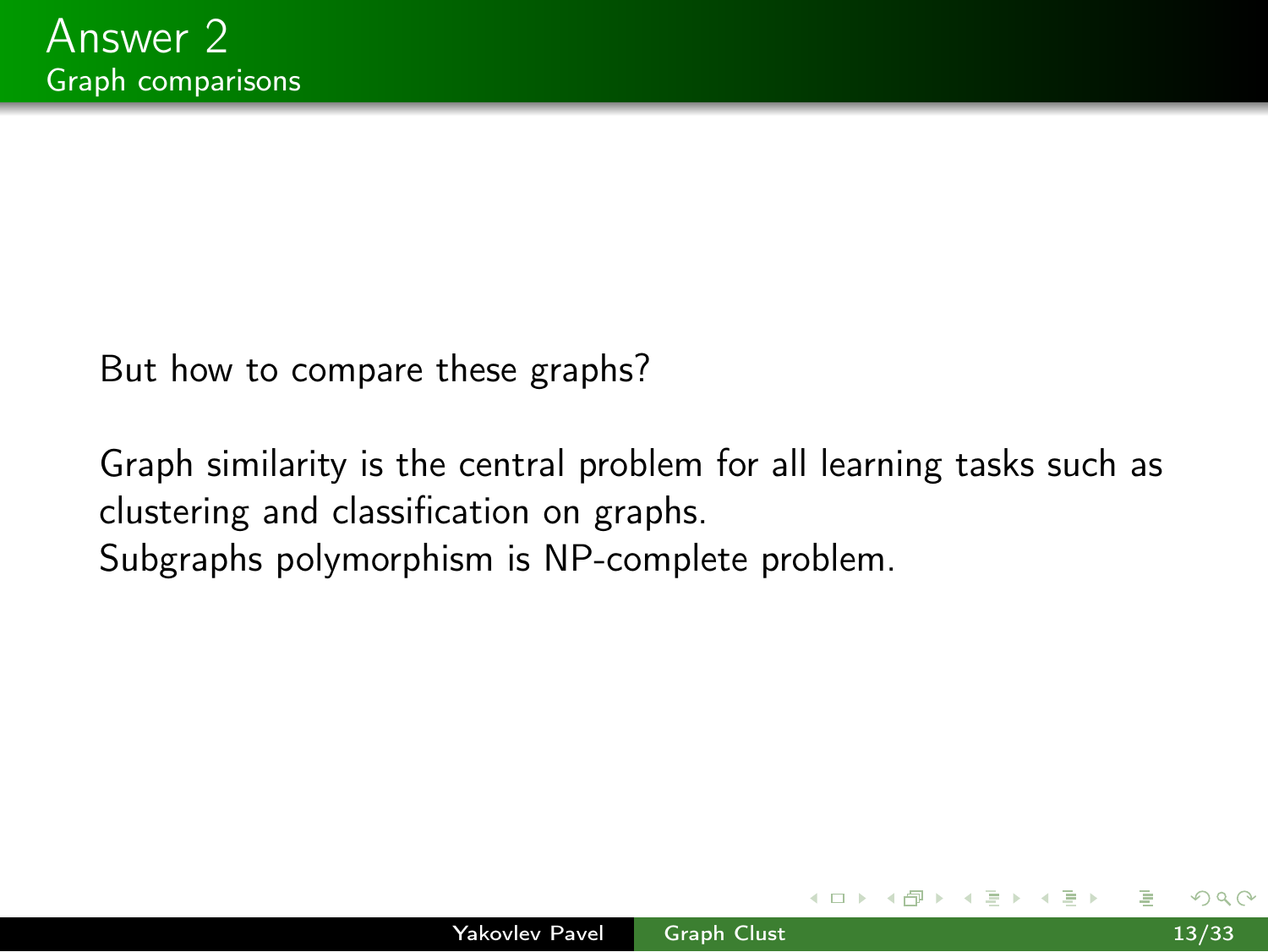

### Graph kernels:

- Compare substructures of graphs that are computable in polynomial time
- Examples: walks, paths, cyclic patterns, trees

Good graph kernel criteria:

- **•** Expressive
- **•** Efficient to compute
- **•** Positive definite
- Applicable for wide range of graphs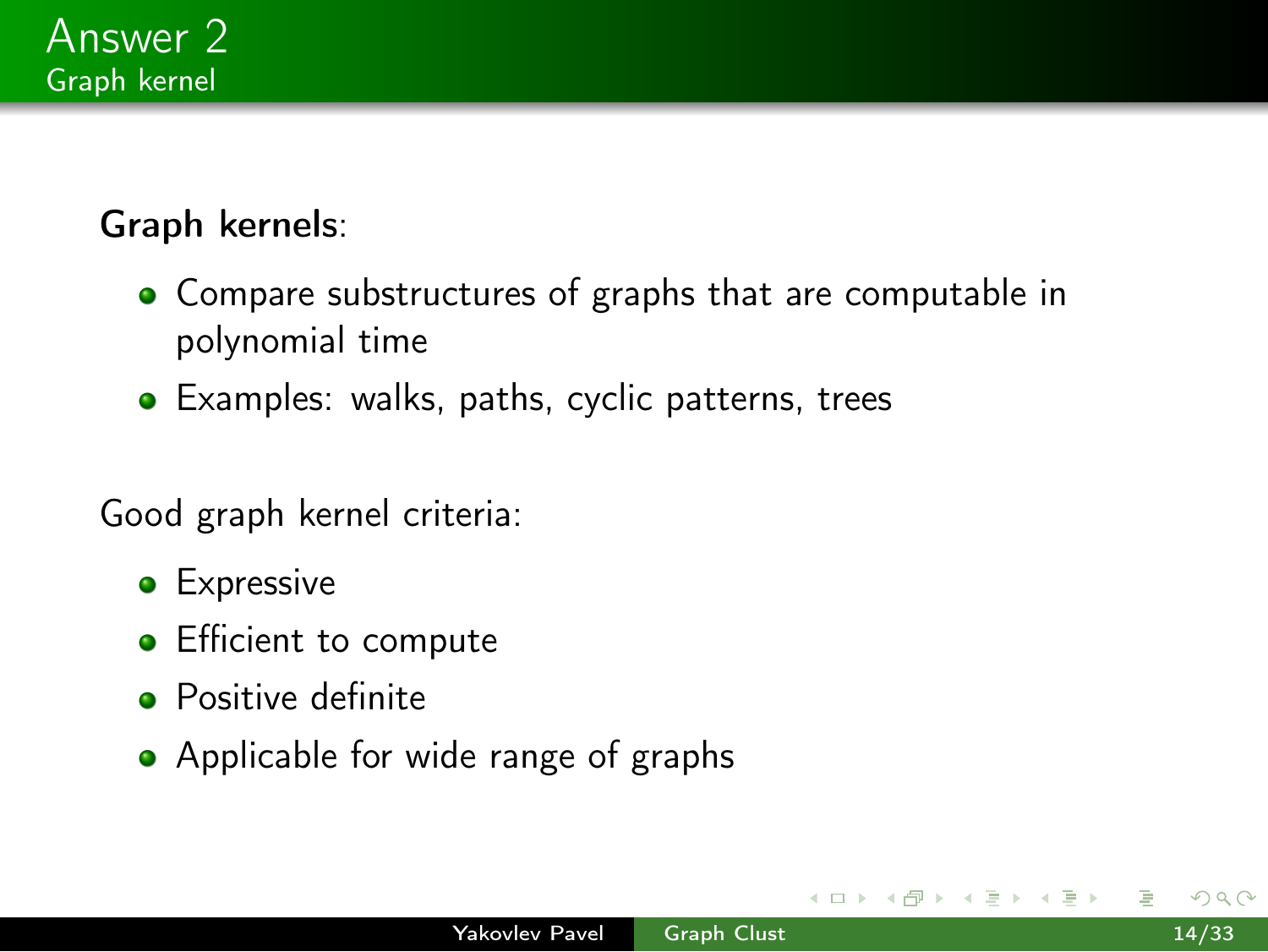NSPDK - Neighborhood Subgraph Pairwise Distance Kernel (Costa and Grave, 2010)

Key fetures:

- very fast kernel
- suitable for large datatsets
- works with sparse graphs with discrete vertex and edge labels
- works with special pair of subgraphs, called «neighborhood» subgraphs
- instance of *decomposition kernel* (Haussler, 1999)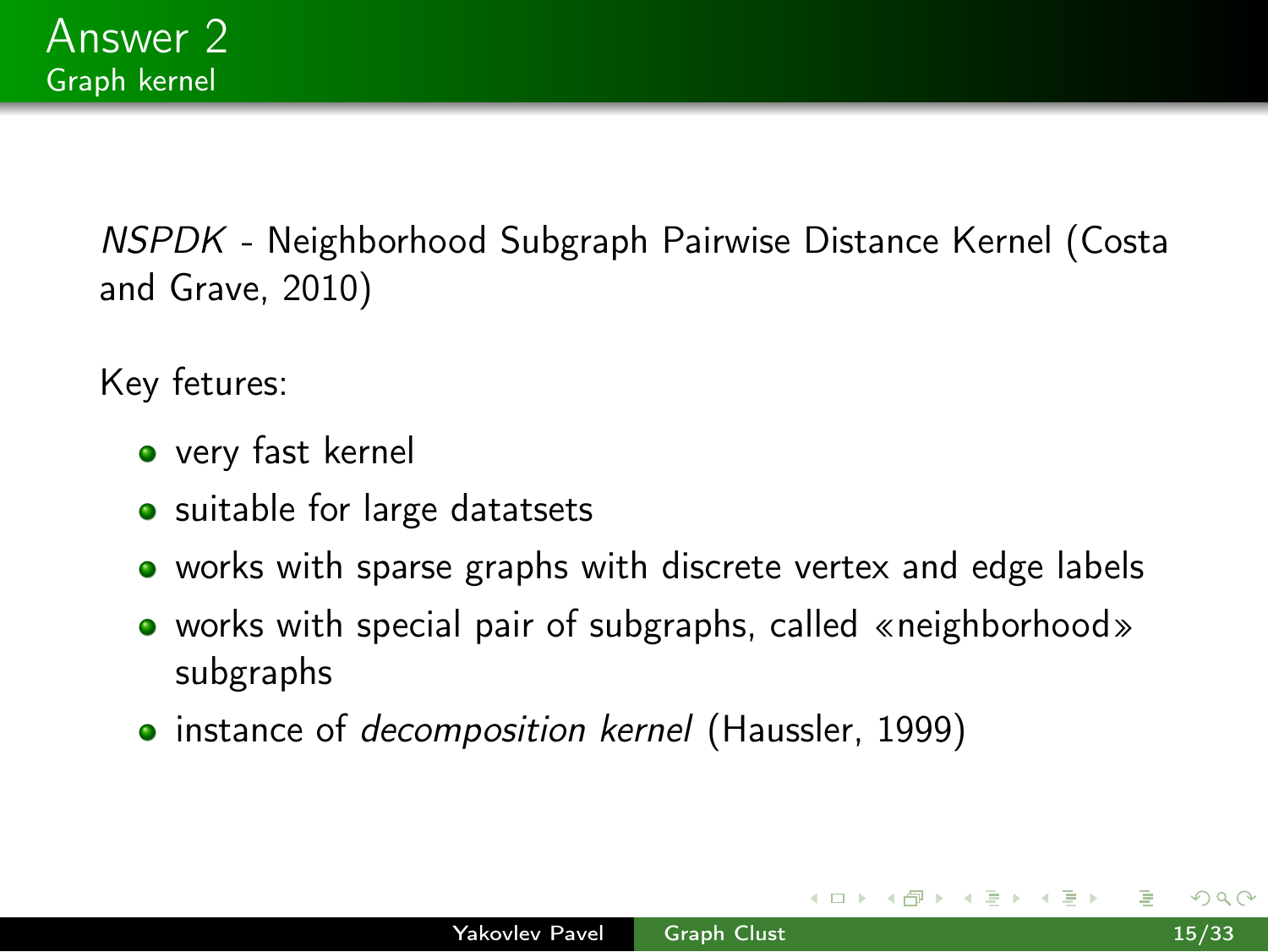Definitions:

 $G(V, E)$  - graph,  $r \geq 0$ . Than  $N_r^V(G)$  - neighborhood subgraph of G.

Where  $N_r^{\nu}(G)$  rooted in  $\nu$  and induced by the set of vertices within distance not exceeding r.

•  $R_{r,d}$  - neighborhood-pair relation.

Where  $R_{r,d}$  - indicates that the distance between the roots of two neighborhood subgraphs of radius  $r$  is exactly equal to  $d$ .

• 
$$
k_{r,d}(G, G') = \sum_{\substack{A, B \in R_{r,d}^{-1}(G) \\ A', B' \in R_{r,d}^{-1}(G')}} 1(A \cong A')1(B \cong B') - decomposition
$$

kernel.

 $R_{r,d}^{-1}$  - indicates all possible pairs of neighborhood subgraphs or radius r, whose roots are at distance d.

- イ伊 ト イラ ト イラト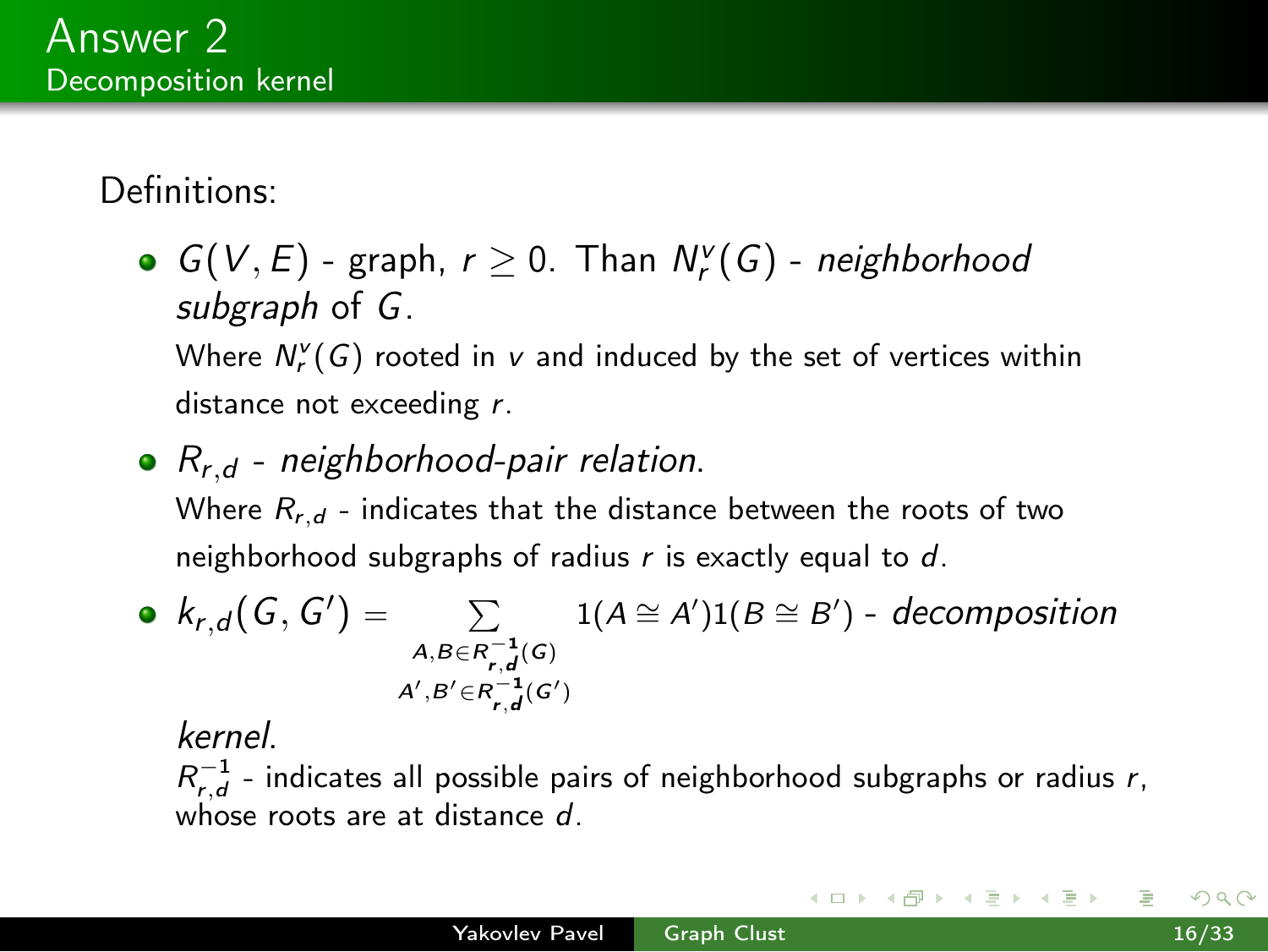Than, NSPDK (non-normalized form) is:

$$
K(G, G') = \sum_{r} \sum_{d} k_{r,d}(G, G')
$$

For efficiency reasons, the "upper bound" form:

$$
K_{r^*,d^*}(G,G')=\sum_{r=0}^{r^*}\sum_{d=0}^{d^*}k_{r,d}(G,G')
$$

Normalization like decomposition kernel:

$$
\hat{k}_{r,d}(G,G')=\frac{k_{r,d}(G,G')}{\sqrt{k_{r,d}(G,G)k_{r,d}(G',G')}}
$$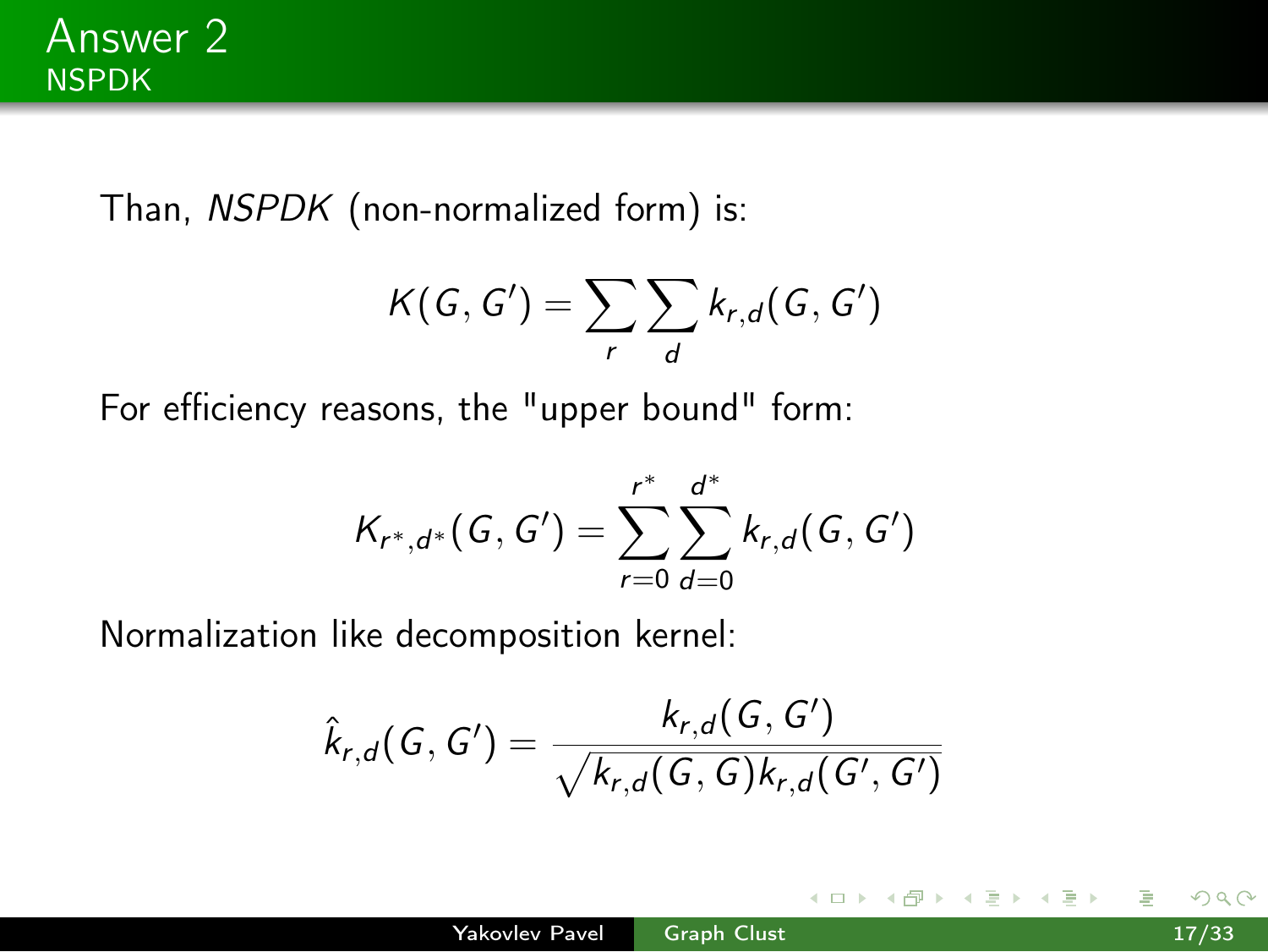#### Answer 2 NSPDK



Full isomorphism test is computationally expensive. Reducing the task:

- **1** String encoding: uses a technique based on the distance information between pairs of vertices and can be computed in  $O(|V|)$ .
- **2** Hashing procedure: encoding string to integer code (Costa and Grave, 2010).
- **3** Isomorphism test: equality test between thier integer codes.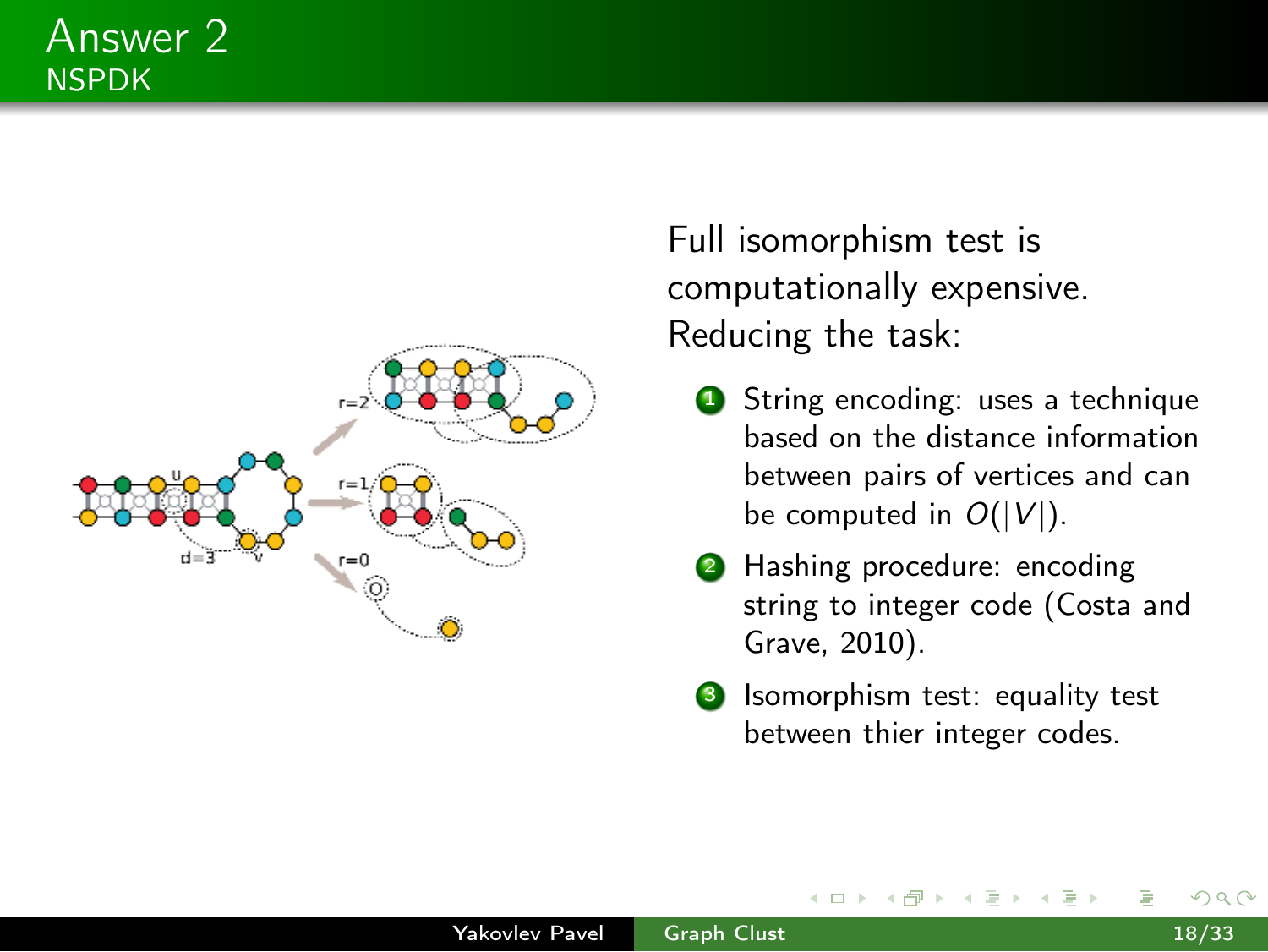<code>NSPDK</code> limits the number of features to  $O(r^*d^* |V|^2)$  pairs of neighborhood subgraphs (one feature for each pair of vertices times each possible combination of values for the radius and the distance).  $r^* \in [0; 5]$   $d^* \in [0; 10]$ For sparse graphs, the number of vertices that are reachable within

fixed small distance is typically small  $\Rightarrow$  dependency on the vertex set size can be more tightly approximated by  $O(|V|)$ .

Conclusion: each graph is mapped into a sparse vector in  $R^m$  high-dimensional feature space. Number of non-zero features in this space is linear in  $|V|$ .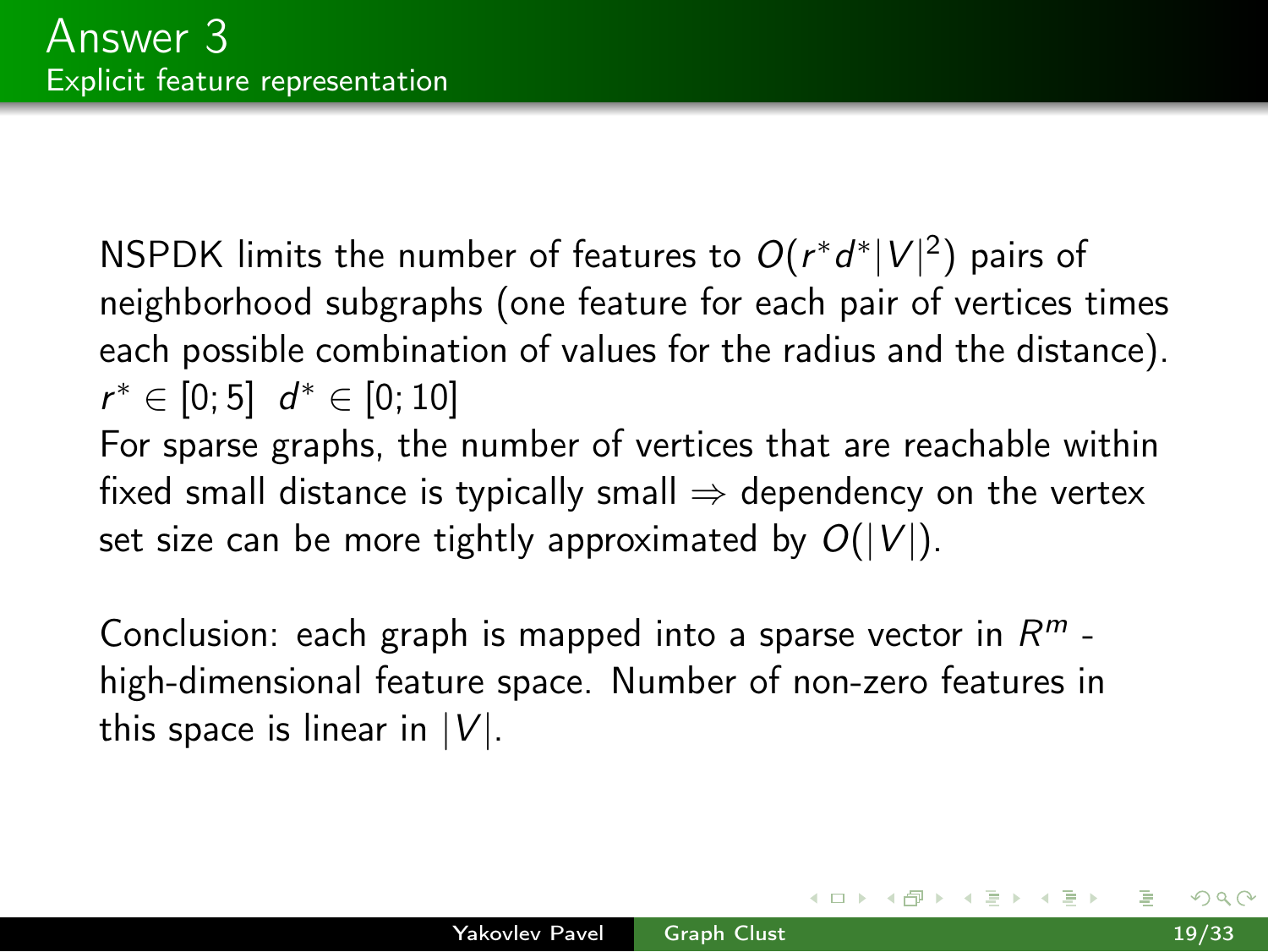Some definitions:

- $\bullet$  P instances [graphs] set
- $\bullet$  x, z, p any instance
- $\bullet$   $x_i$  element of instance
- $N_k(x)$  the set of the k-closest instances.

So, how to cluster graphs using NSPDK? Compare all the possible pairs of graphs is too expensive. That's why let us compare only similar graphs.

$$
D_k(x) = \frac{1}{k} \sum_{z \in N_k(x)} K_{r^*,d^*}(x,z) - k\text{-neighborhood density is good metrics for clustering.}
$$

To make it as fast, as possible, we want to count  $N_k(x)$  very fast. It is perfect to do it in constant time.

<span id="page-19-0"></span>MinHash algorithm will help us with this task.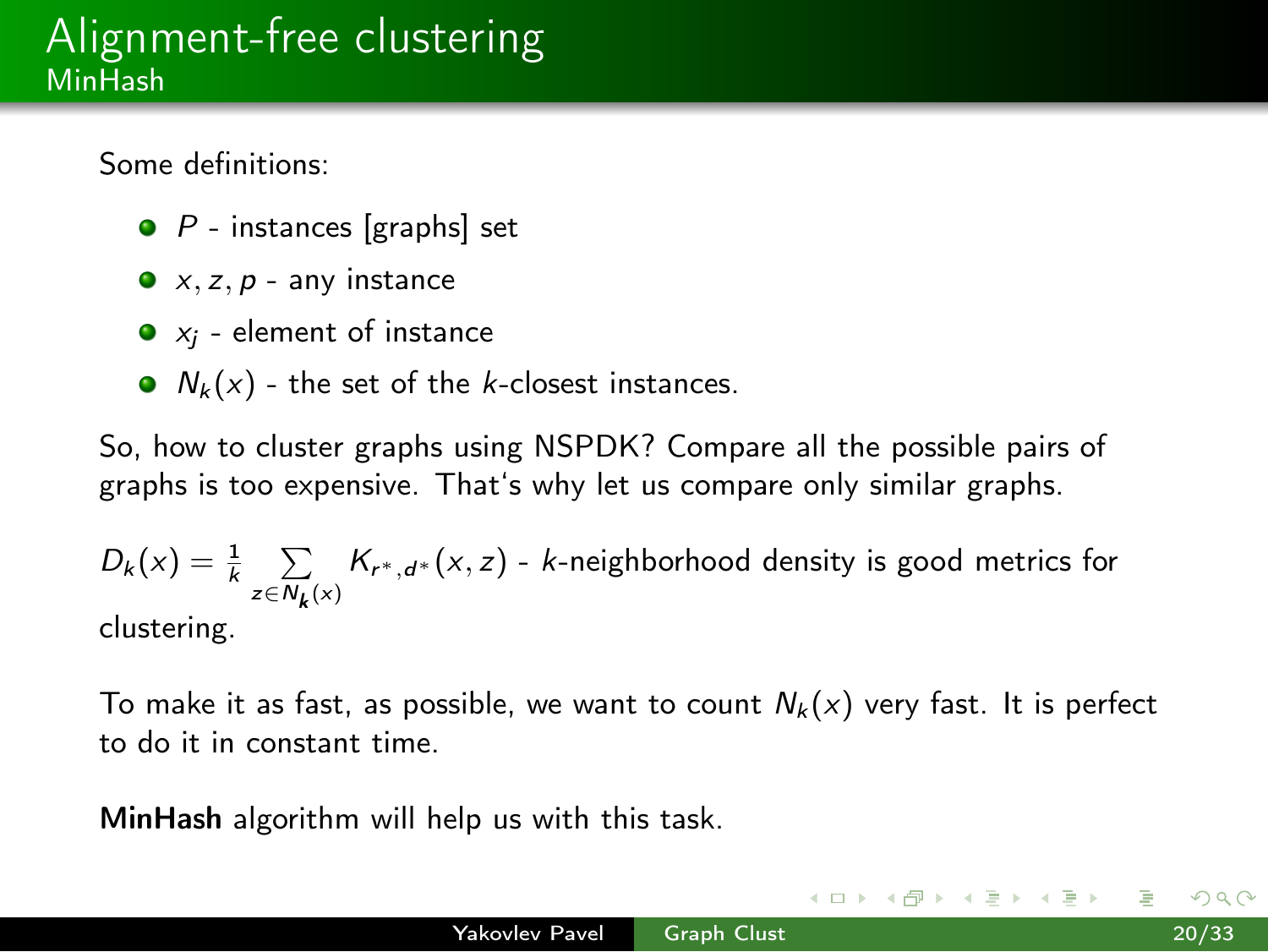### Alignment-free clustering MinHash

MinHash algorithm:

- $\textsf{D}\textsf{ B}$ inarize all instances  $P=\{p_1,\ldots,p_n\}$  from  $R^m\mapsto \{0,1\}^r.$
- **2** Choose some  $f_i$  :  $N$  →  $N$  random hash functions with terms:  $\forall x_i \neq x_k$ ,  $f_i(x_i) \neq f_i(x_k)$  and  $\forall x_i \neq x_k$ ,  $P(f_i(x_i) \leq f_i(x_k)) = 1/2$ .
- Get hash functions  $h_i(x) = argmin_{x_j \in x} f_i(x_j)^1$ . So, they return the first feature indicator under a random permutation of the features oreder. Useful facts:
	- $P(h_i(x) = h_i(z)) = \frac{|x \cap z|}{|x \cup z|} = s(x, z)$  Jaccard similarity, the fraction of common  $x$  and  $z$  features over the total number of none-null features of  $x$ and z.
	- Error rate  $\gamma = \left\lceil \frac{1}{N^2} \right\rceil$ , where N number of hash functions.
- **4** Build a tuple  $\langle h_1(x), \ldots, h_N(x) \rangle$
- Collect the set of instances for  $h^* = h_i(x)$  as  $Z_i(h^*) = \{z \in P : h_i(z) = h^*\}.$

 $\bullet$   $Z=\left\{Z_{i}\right\}_{i=1}^{N}$  - approximate neighborhood, that can be used to find  $N_{k}(x)$ .

These steps can be performed in constant time  $(N \text{ is fixed}, Z \text{ independent of})$ the dataset size  $|P|$ ).

<span id="page-20-0"></span><sup>1</sup>These hash functi[on](#page-19-0)s are called *min-hash function* [\(B](#page-21-0)[ro](#page-19-0)[de](#page-20-0)[r,](#page-21-0) [19](#page-0-0)[97](#page-32-0)[\).](#page-0-0) つくい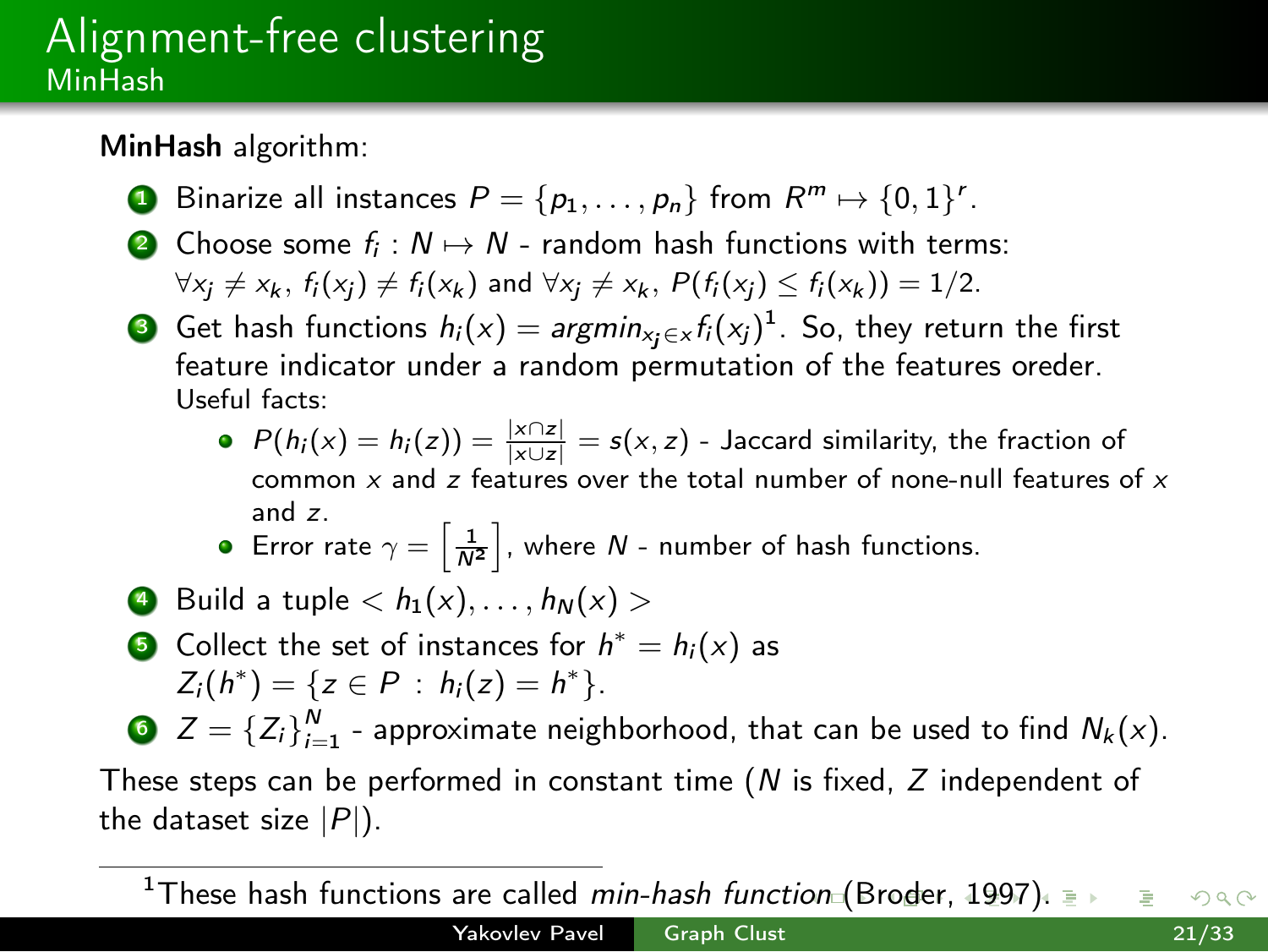#### MinHash Demo Time

```
def generic_hash( s, seed ):
 result = 1for char in s:
   result = int(sed*result + ord(char)) & OXFFFFFFFF;
 return result
def hashgen( size ):
 seed = math.floor( random.random() * size ) + 32
 return functools.partial(generic_hash, seed = seed)
def signature( set, functions ):
 return [min(map(f, set)) for f in functions]
def similarity( sig_a, sig_b, num_funcs ):
 return sum(x == y for x, y in zip(sig_a, sig_b)) / num_funcs
def minhash( max_error ):
 num funcs = int(1 / max error ** 2)functions = map(hashgen, xrange(num_funcs))return [functools.partial(signature, functions = functions),
          functools.partial(similarity, num_funcs = num_funcs)]
```
<span id="page-21-0"></span>イロメ イ母メ イヨメ イヨメ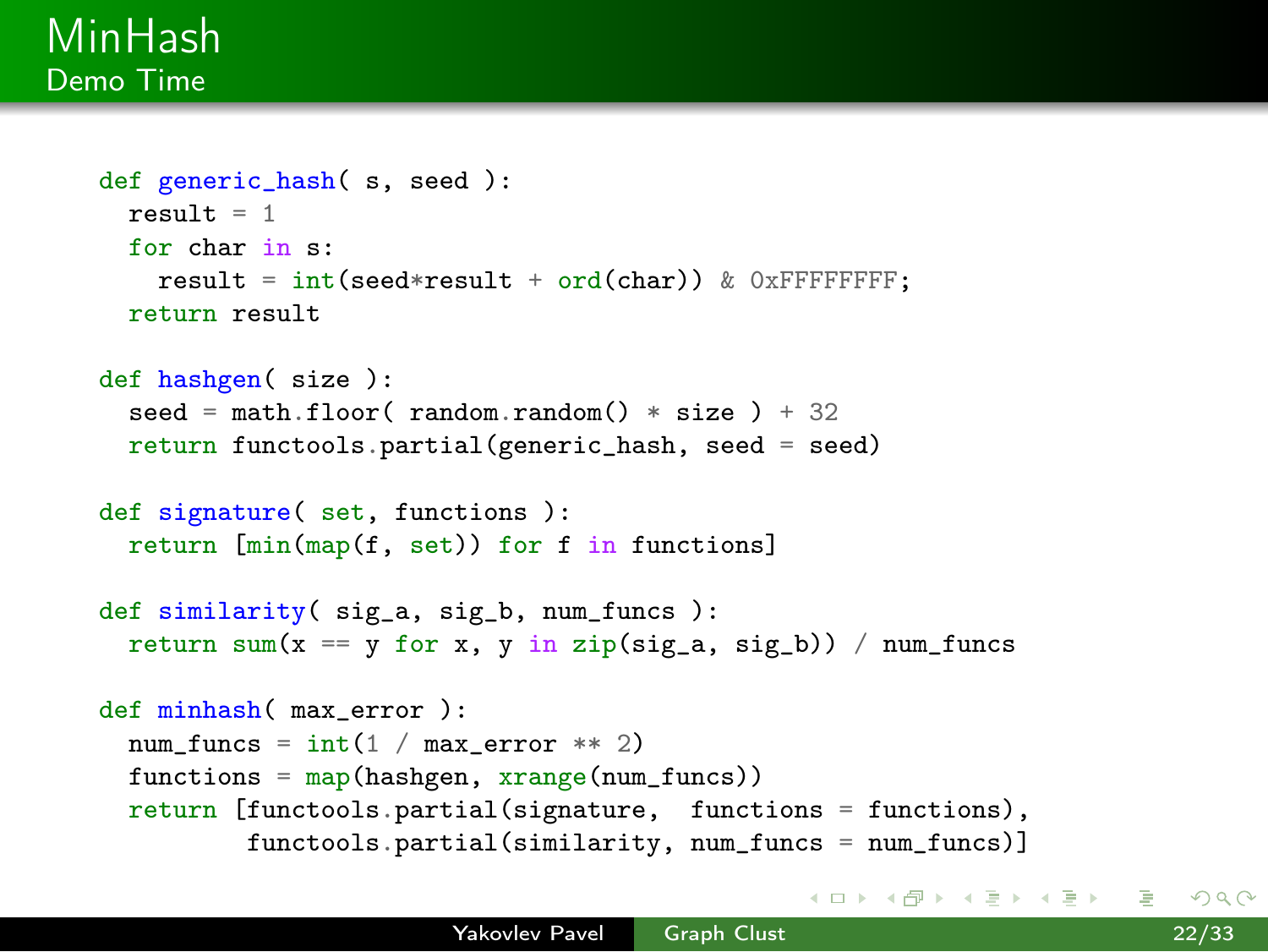# **GraphClust pipeline** Phase 1



Phase 1. Preprocessing

- Get RNA sequences from RNA-seq or computational methods, mask all repeats to avoid clusters made of genomic repeats.
- Split long sequences into smaller fragments (windows) $^1$ .
- Near identical sequences are removed using blastclust<sup>2</sup>.

<sup>&</sup>lt;sup>1</sup>to enable detection of small signals

 $2$ The program begins with pairwise matches and places a sequence in a cluster if the sequence matches at least one sequence already in the cluster. Megablast algorithm is used.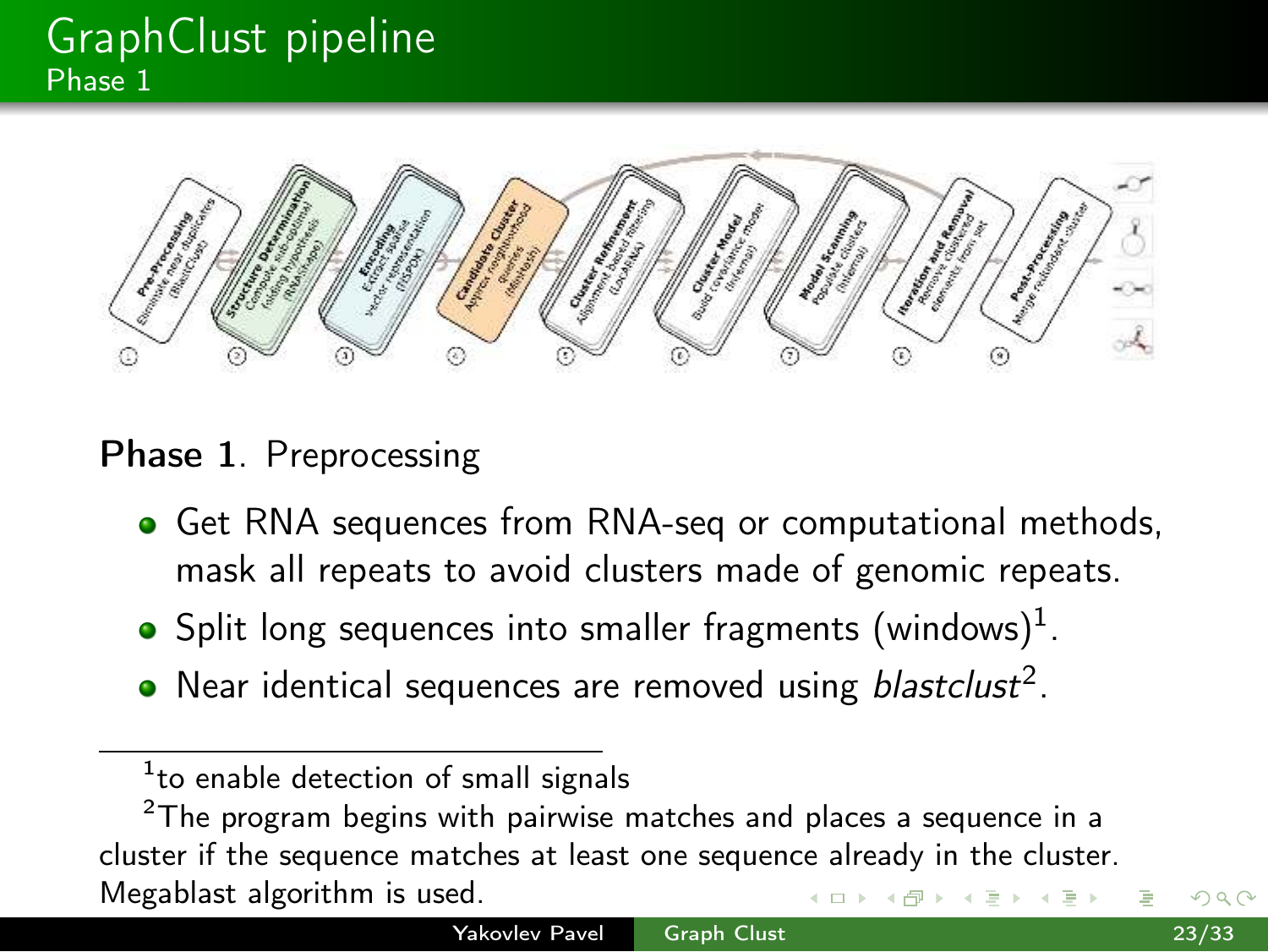

Phase 2. Structure determination Try set of structures for each window with RNAShape tool.

150 nt sequence processing into set of disconnected graphs of  $\approx$  2500 total vertices.

 $O = 20\%$ ;  $W = 30, 150$ ;  $l = 3$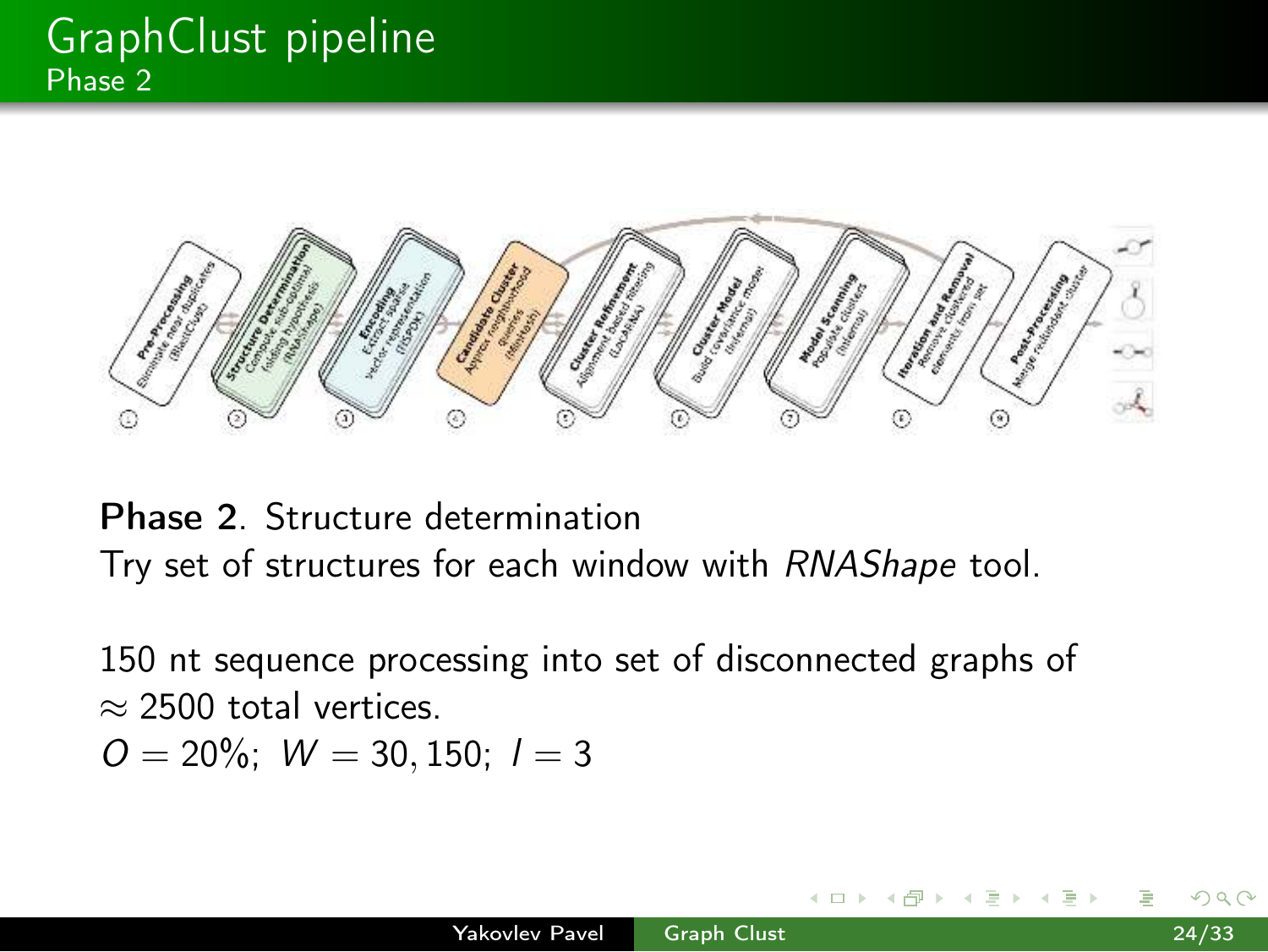

Phase 3. Parallel encoding Encoding set of structures into sparse vectors, by counting  $\mathcal{K}_{r^*,d^*}.$ 

150 nt sequence processing into a sparse vector with  $\approx 8000$ features.

 $r^* = 2$ ;  $d^* = 4$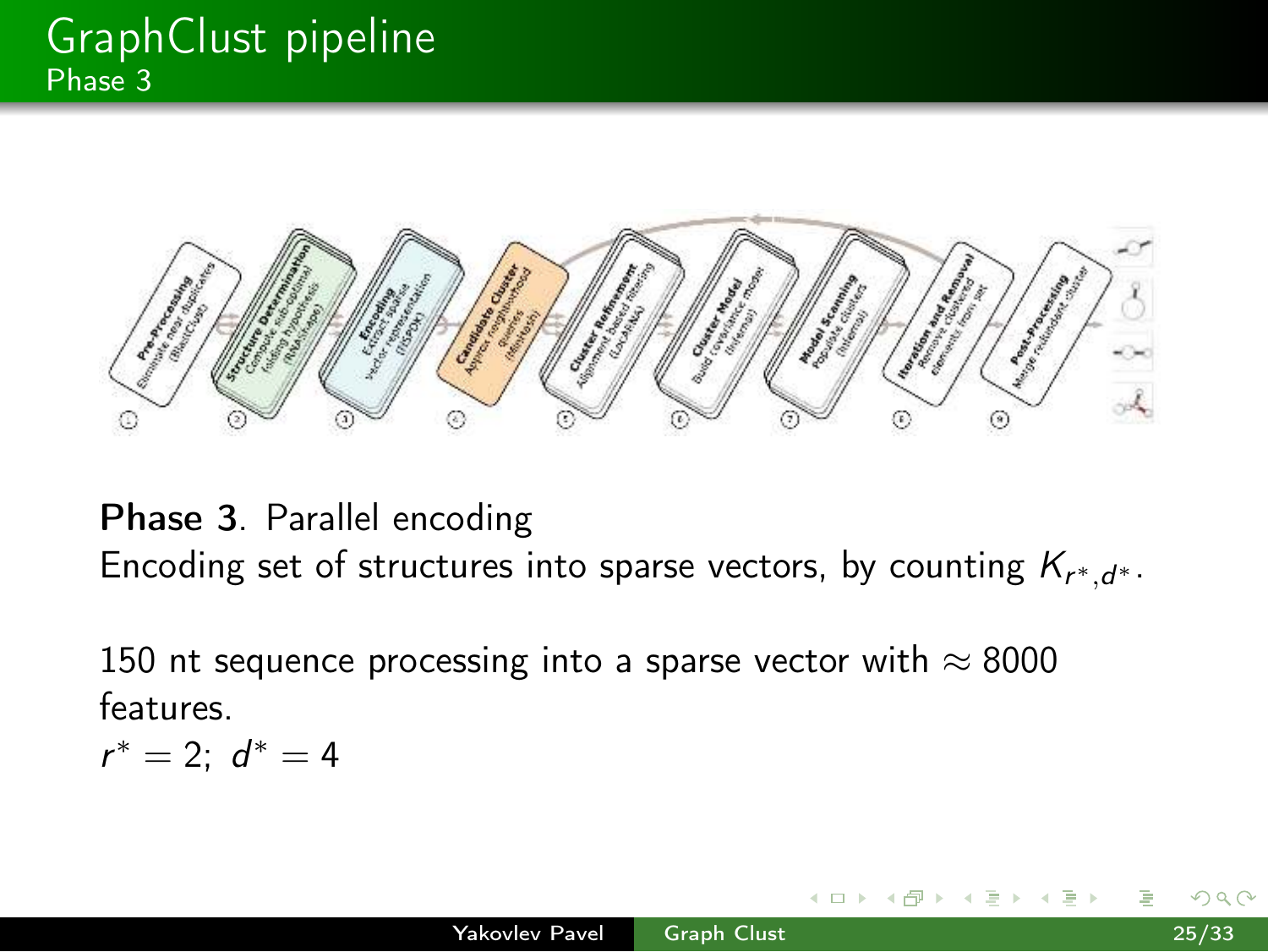

Phase 4. Candidate cluster  $c_i$  - candidate clusters  $c_i$  sorted as  $\forall i < j$ ,  $D(c_i) > D(c_i)$ Building the union of candidate clusters:  $C_j = \bigcup c_i$  with greedily discarded  $c_k$  if  $|C_j \cap c_k| > \text{\emph{threshold}}$ j  $i=1$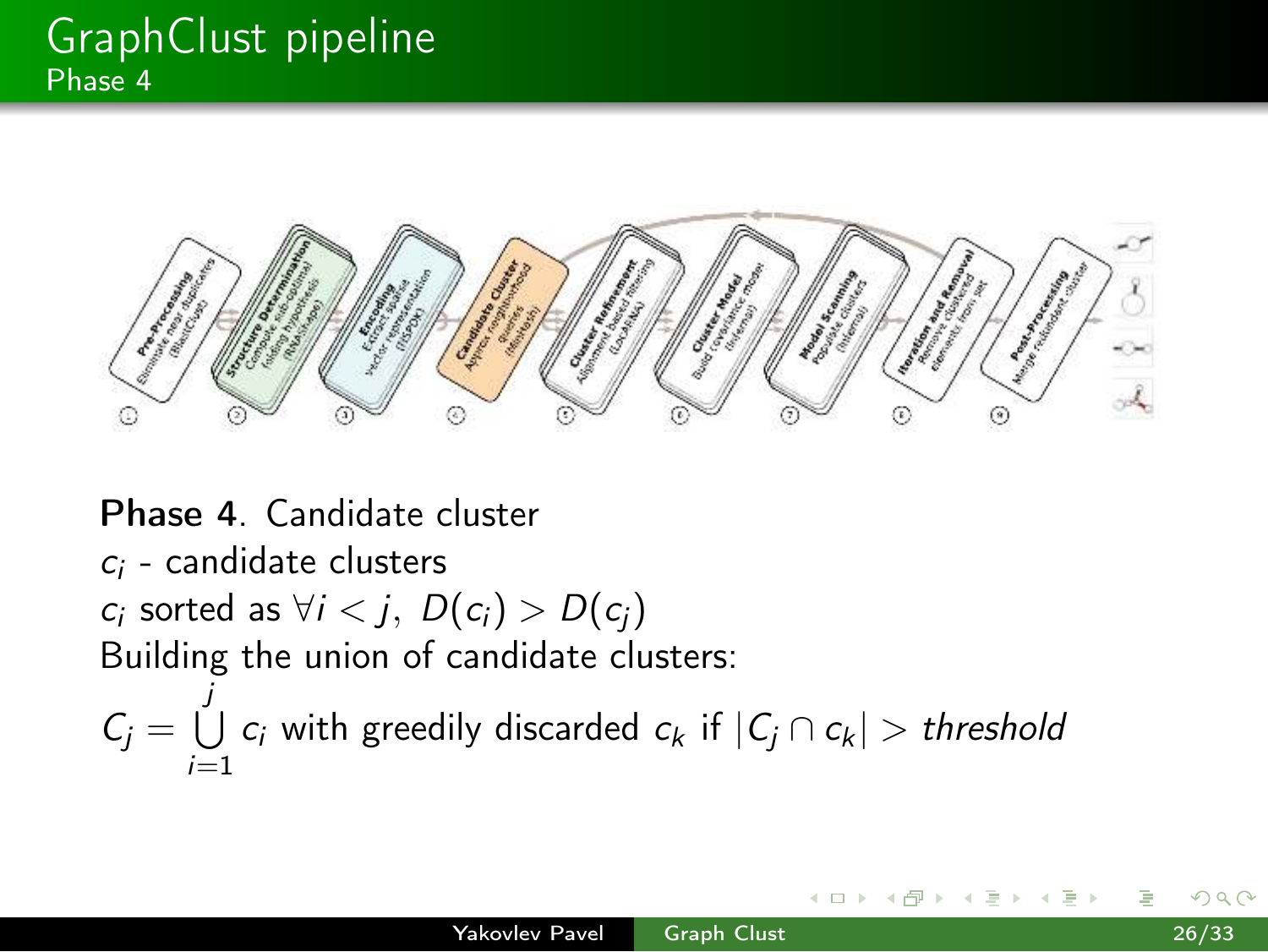

Phase 5. Parallel cluster refinement

Candidate clusters contains sequences, similar under NSPDK measure.

Each cluster adjusts using sequence-structure alignment tool LocARNA (Will et al., 2007). We choose only top ranked RNAs in each cluster.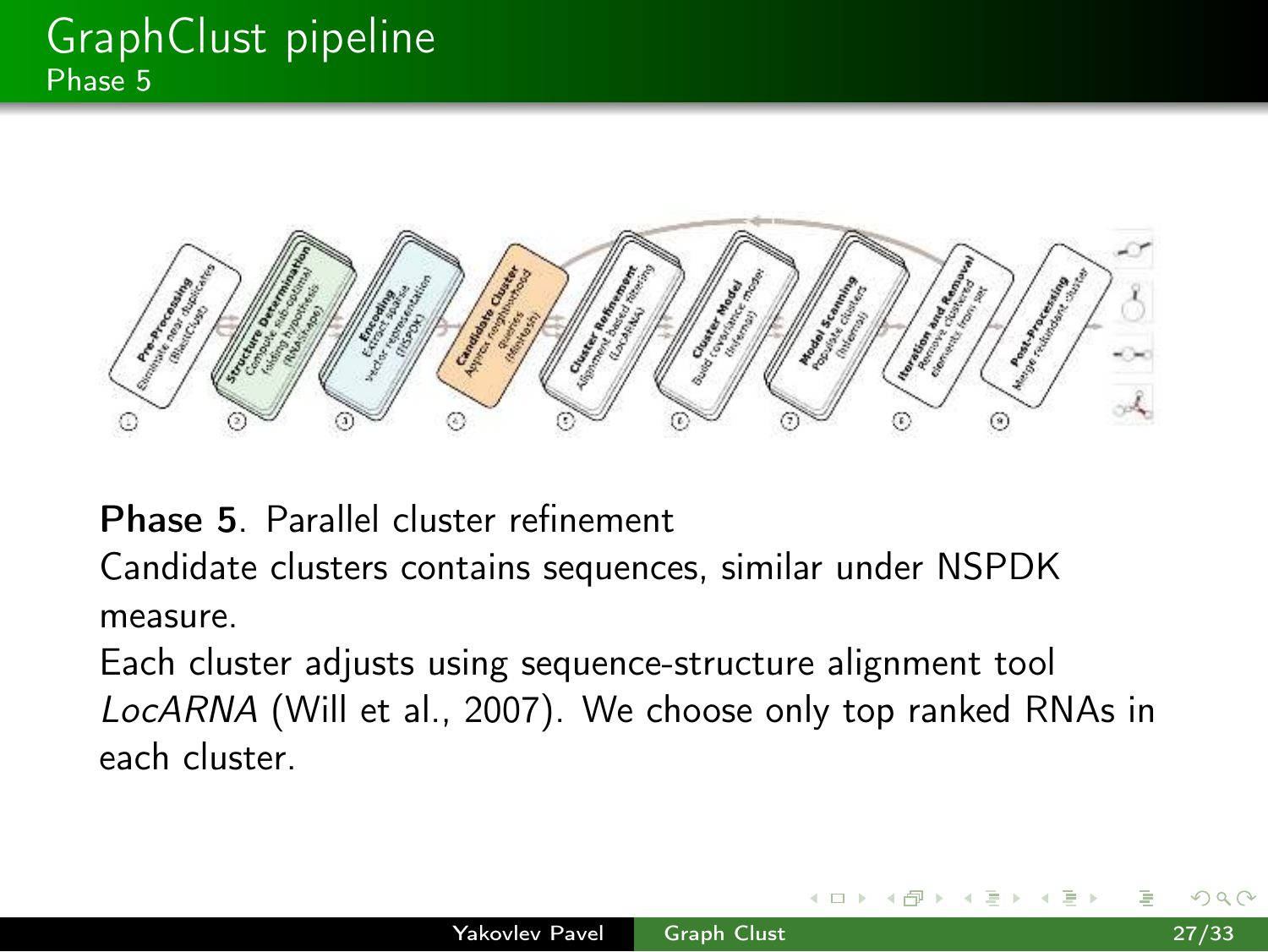# GraphClust pipeline Phase 6



Phase 6. Parallel cluster model

Selected top ranked RNA candidates are realigned with tool LocARNA-P (Will et al., 2012). so, we identfy high trusted alignment region and estimate the borders of the common local motif.

At last, we create a covariance model (CM) by applying INFERNAL (Nawrocki et al., 2009) tool on the identfied subsequence. Every cluster member gets its CM bitscore<sup>1</sup>.

| Yakovley Pavel Graph Clust              |  |  |                                            | 28/33 |  |
|-----------------------------------------|--|--|--------------------------------------------|-------|--|
| ${}^{1}$ A log-scaled version of score. |  |  | - K □ ▶ K @ ▶ K 글 ▶ K 글 ▶ - 글 - K 9 Q (N ) |       |  |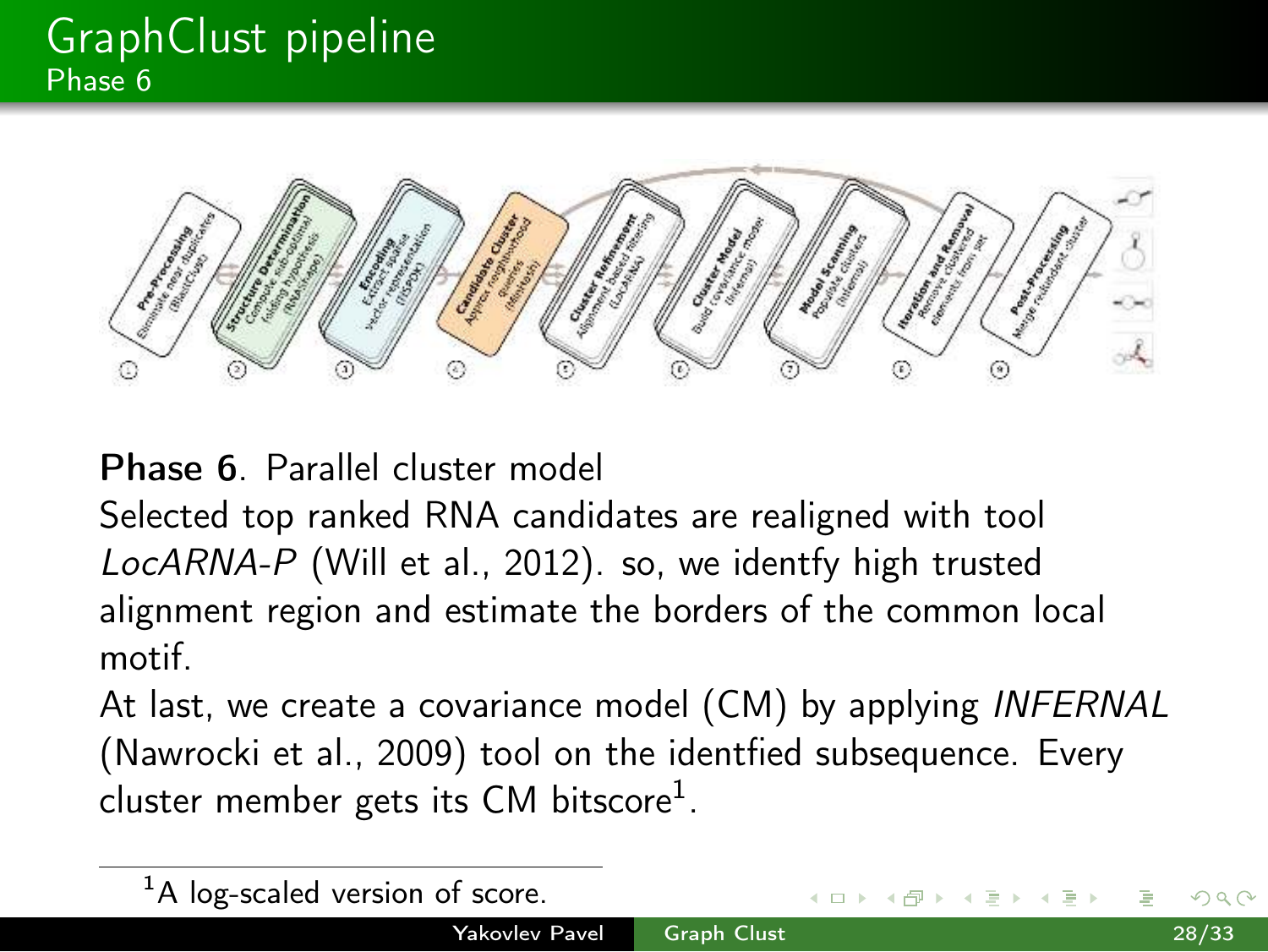

Phase 7. Model scanning

Covariance model of each cluster is used to find additional cluster members in full residual dataset of sequences by CM bitscore or  $E$ -value<sup>1</sup>.

Some sequences can be assigned to multiplie clusters.

<sup>1</sup>In terms of the authors, the number of instances with a score equivalent or better, than in current instance.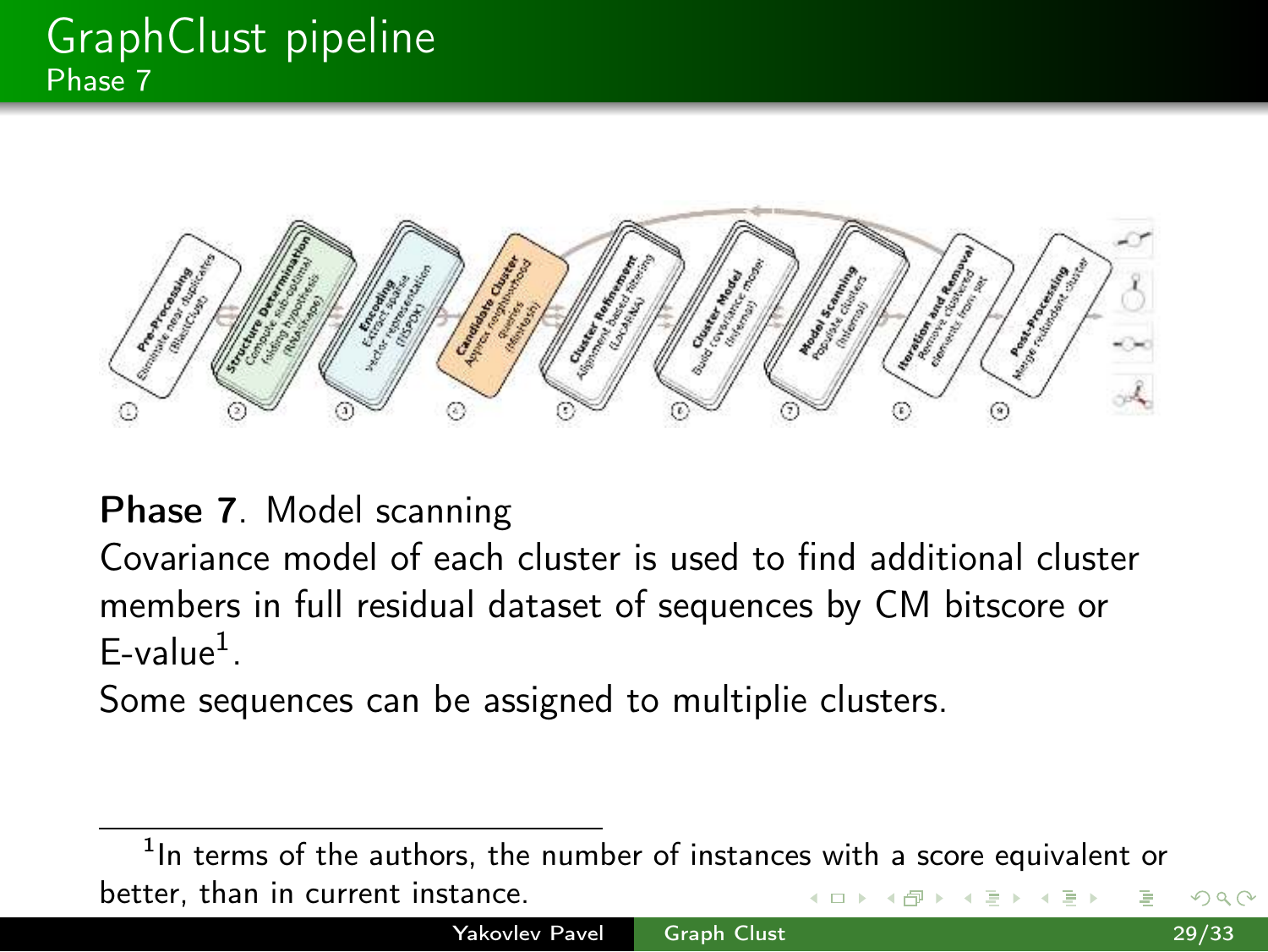# GraphClust pipeline Phase 8



Phase 8. Iteration and removal All cluster members found in the previous phase are removed from the dataset. A new iteration starts from Phase 4. The termination conditions are:

- **•** predetermined max number of iterations
- **o** time limit
- empty dataset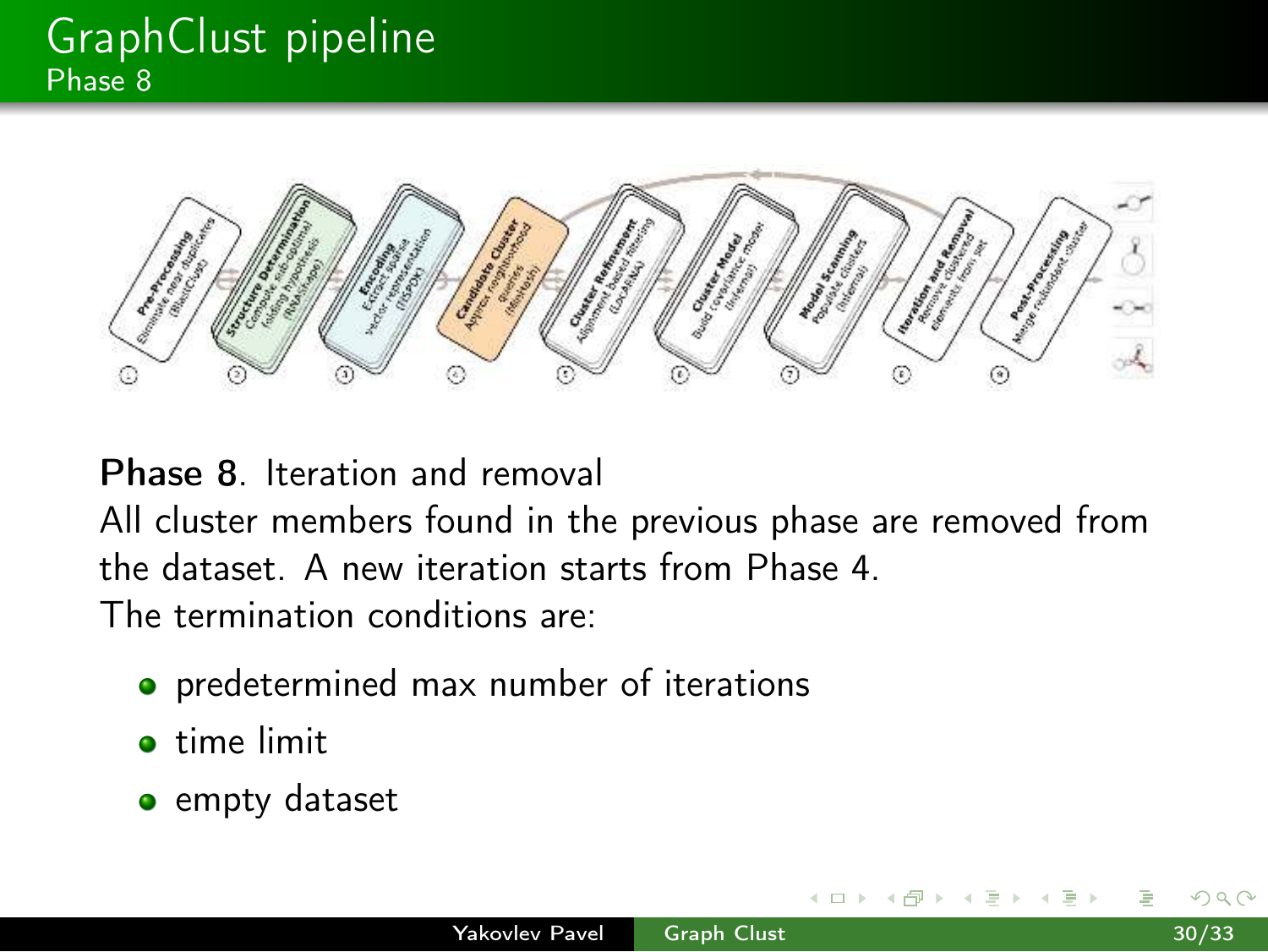# **GraphClust pipeline** Phase 9



#### Phase 9. Postprocessing

- Merge clusters
	- For every pair of clusters, we compute the relative overlap and merge them if it is more, than 50%.
- Make in-cluster postprocessing
	- Sequences in a cluster finally ranked by their CM bitscore.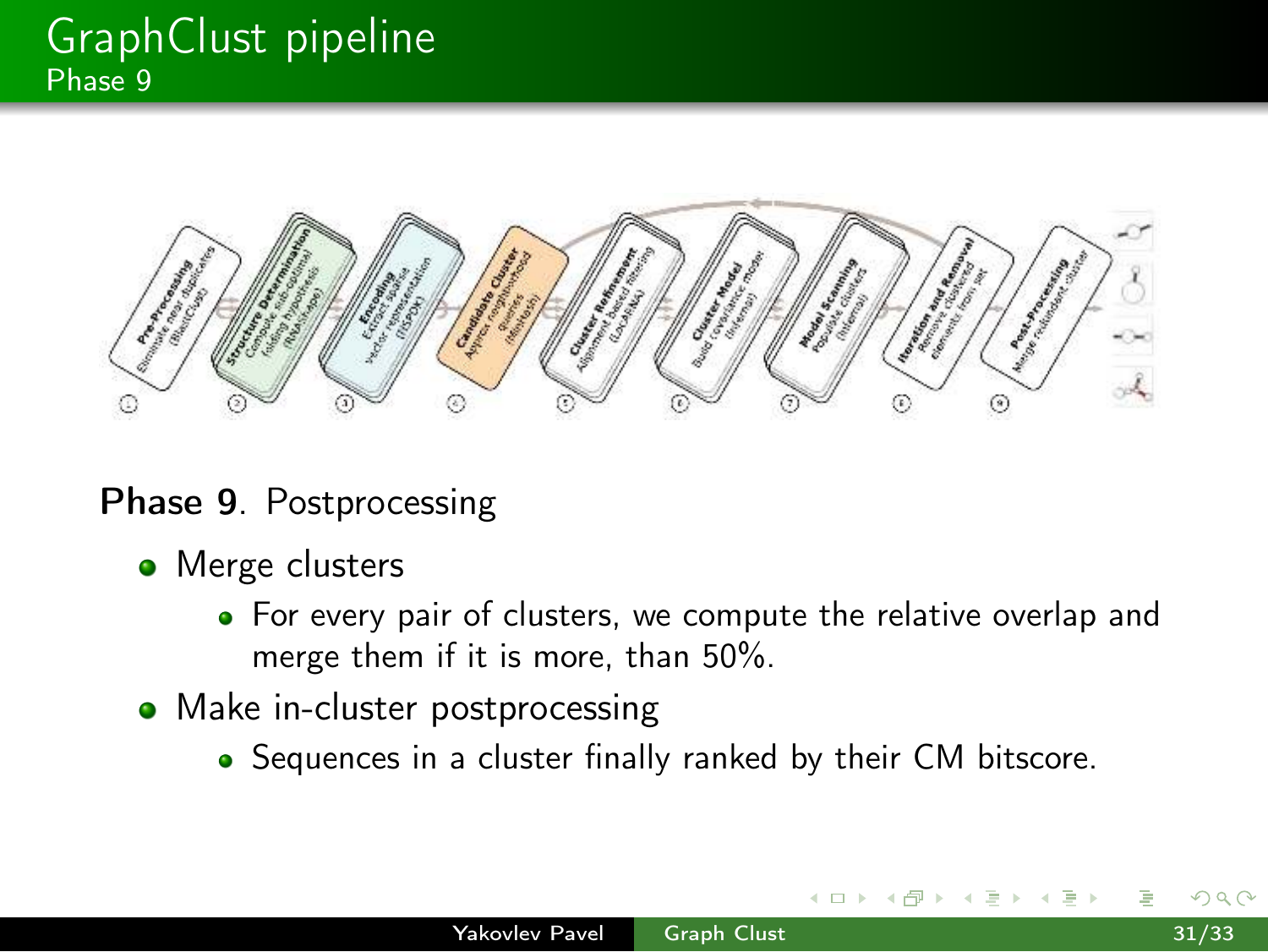| <b>Species</b>    | Type                   | Method  | Input   | Time              | Cluster |  |  |  |  |
|-------------------|------------------------|---------|---------|-------------------|---------|--|--|--|--|
| <b>Benchmark</b>  |                        |         |         |                   |         |  |  |  |  |
| Bacteria          | Small ncRNAs           | Misc    | 363     | 6.8h              | 39      |  |  |  |  |
| Human             | Predicted RNA elemets  | EvoFam  | 699     | 0.3 <sub>h</sub>  | 37      |  |  |  |  |
| Misc              | Small ncRNAs           | Rfam    | 3 900   | 36h               | 130     |  |  |  |  |
| De-novo discovery |                        |         |         |                   |         |  |  |  |  |
| Fugu              | LincRNAs               | RNA-seg | 5 877   | 10.3 <sub>h</sub> | 99      |  |  |  |  |
| Fugu              | Predicted RNA elements | RNAz    | 11 287  | 13.3 <sub>h</sub> | 97      |  |  |  |  |
| Fruit fly         | Predicted RNA elements | RNAz    | 17 765  | 20.4h             | 95      |  |  |  |  |
| Human             | LincRNAs               | RNA-seg | 31 418  | 3.6 <sub>d</sub>  | 95      |  |  |  |  |
| Human             | Predicted RNA elements | EvoFold | 37 258  | 5.7 <sub>d</sub>  | 117     |  |  |  |  |
| Human             | 3'UTRs                 | RefSeg  | 118 514 | 12.8 <sub>d</sub> | 106     |  |  |  |  |
|                   |                        |         | 227 081 | 25.7 <sub>d</sub> | 815     |  |  |  |  |

Clustering 3901 sequences using LocARNA takes ∼ 370 days.

◆ロト→伊ト→毛

 $\mathbf{F} \rightarrow \mathbf{F} \rightarrow \mathbf{F}$ 

Ε